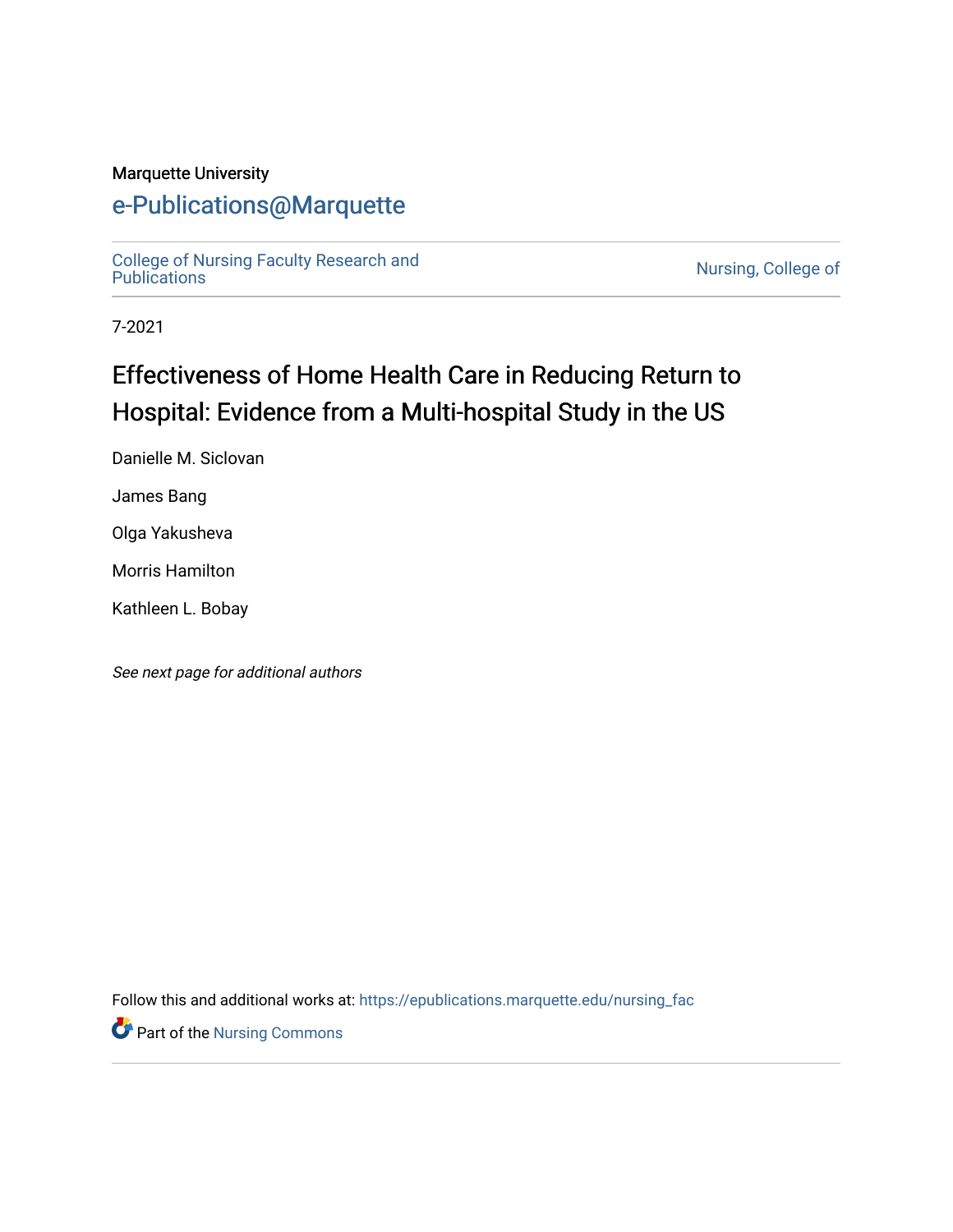#### Authors

Danielle M. Siclovan, James Bang, Olga Yakusheva, Morris Hamilton, Kathleen L. Bobay, Linda L. Costa, Ronda G. Hughes, Jane M. Miles, Sarah J. Bahr, and Marianne Weiss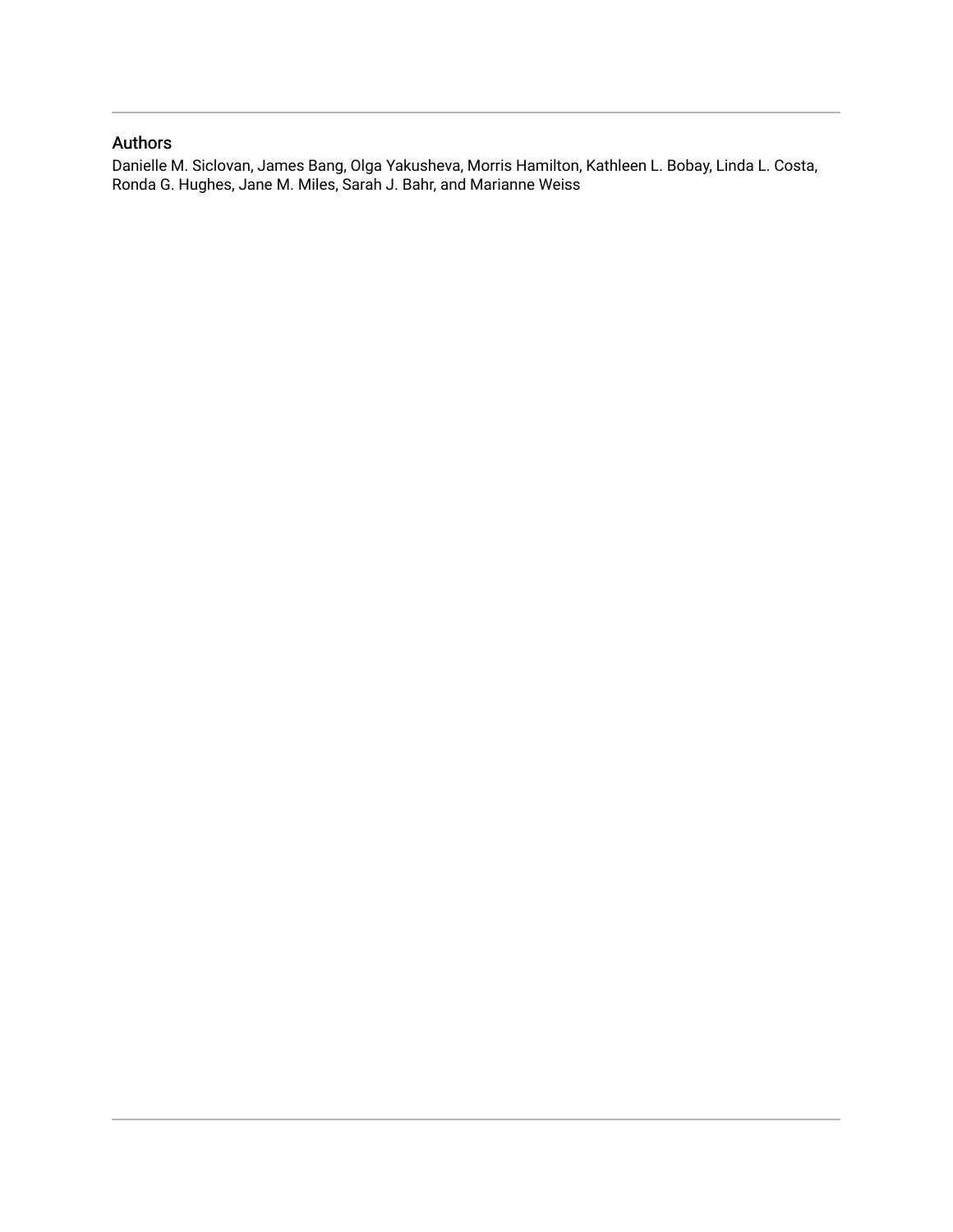**Marquette University**

## **e-Publications@Marquette**

## *Nursing Faculty Research and Publications/College of Nursing*

#### *This paper is NOT THE PUBLISHED VERSION***.**  Access the published version via the link in the citation below.

*International Journal of Nursing Studies*, Vol. 119 (July 2021): 103946. [DOI.](https://doi.org/10.1016/j.ijnurstu.2021.103946) This article is © Elsevier and permission has been granted for this version to appear in [e-Publications@Marquette.](http://epublications.marquette.edu/) Elsevier does not grant permission for this article to be further copied/distributed or hosted elsewhere without the express permission from Elsevier.

# Effectiveness of Home Health Care in Reducing Return to Hospital: Evidence from a Multi-hospital Study in the US

Danielle M. Siclovan Froedtert Hospital, 9200 W. Wisconsin Ave., Milwaukee, WI James T. Bang Department of Economics, St. Ambrose University, McMullen Hall 124A 518 W. Locust St., Davenport, IA Olga Yakusheva University of Michigan School of Nursing, 400 North Ingalls Building, Ann Arbor, MI Morris Hamilton Abt Associates, 5001 S Miami Blvd #210, Durham, NC Kathleen L. Bobay Marcella Niehoff School of Nursing, Loyola University Chicago, 2160 S. 1st Ave., Maywood, Illinois Linda L. Costa University of Maryland School of Nursing, 655 W. Lombard St., Baltimore, MD Ronda G. Hughes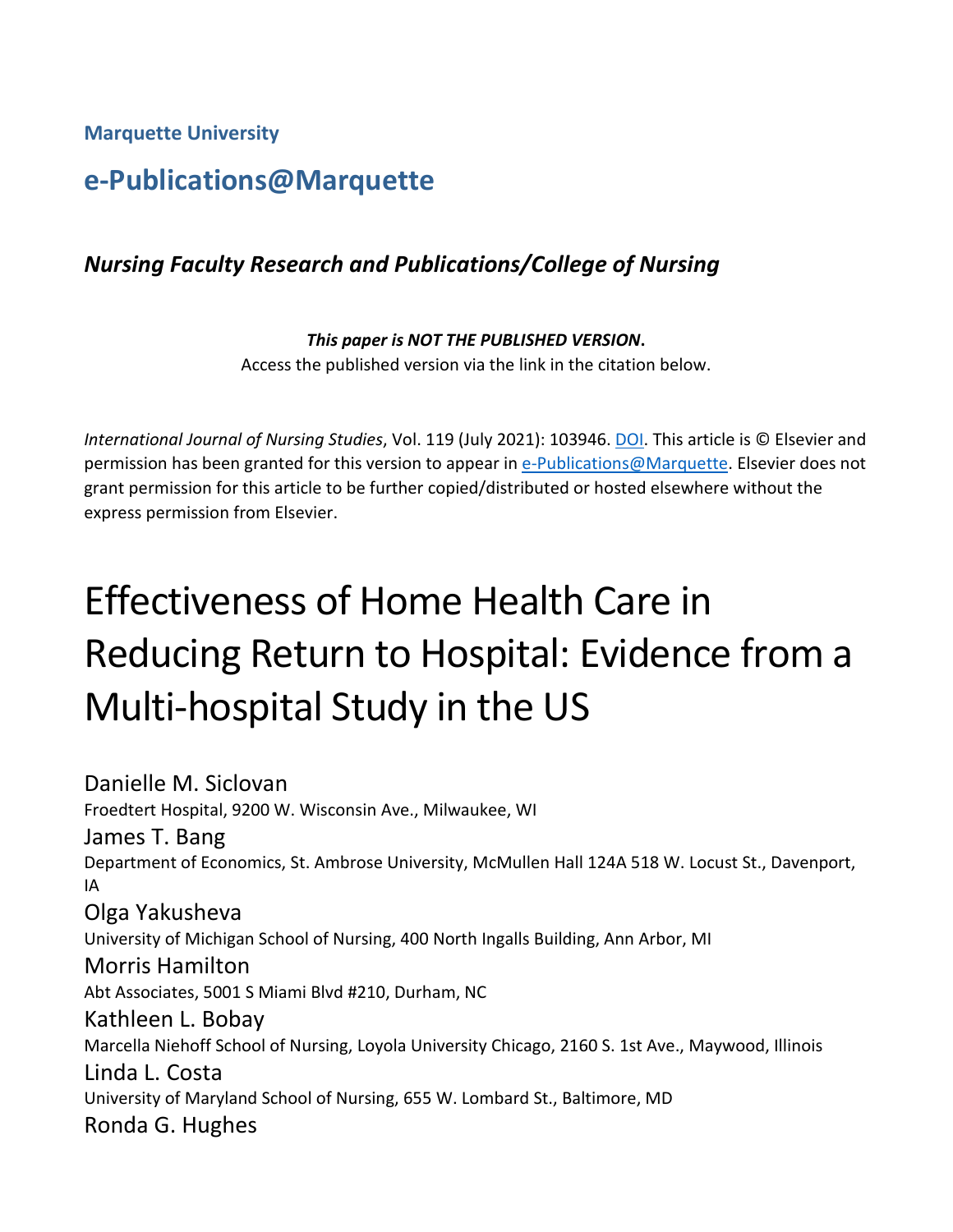University of South Carolina College of Nursing, 1601 Greene Street, Room 405, Columbia, SC Jane Miles Marquette University College of Nursing, PO Box 1881, Milwaukee, WI Sarah J. Bahr Marquette University College of Nursing, PO Box 1881, Milwaukee, WI Marianne E. Weiss Marquette University College of Nursing, PO Box 1881, Milwaukee, WI

## Abstract

#### Background

Home health care, a commonly used bridge strategy for transitioning from hospital to home-based care, is expected to contribute to readmission avoidance efforts. However, in studies using disease-specific samples, evidence about the effectiveness of home health care in reducing readmissions is mixed.

#### **Objective**

To examine the effectiveness of home health care in reducing return to hospital across a diverse sample of patients discharged home following acute care hospitalization.

#### Research design

Secondary analysis of a multi-site dataset from a study of discharge readiness assessment and post-discharge return to hospital, comparing matched samples of patients referred and not referred for home health care at the time of hospital discharge.

#### Setting

Acute care, Magnet-designated hospitals in the United States

#### Participants

The available sample (*n* = 18,555) included hospitalized patients discharged from medical-surgical units who were referred (*n* = 3,579) and not referred (*n* = 14,976) to home health care. The matched sample included 2767 pairs of home health care and non- home health care patients matched on patient and hospitalization characteristics using exact and Mahalanobis distance matching.

#### Methods

Unadjusted t-tests and adjusted multinomial logit regression analyses to compare the occurrence of readmissions and Emergency Department/Observation visits within 30 and 60-days post-discharge.

#### Results

No statistically significant differences in readmissions or Emergency Department /Observation visits between home health care and non-home health care patients were observed.

#### Conclusions

Home health care referral was not associated with lower rates of return to hospital within 30 and 60 days in this US sample matched on patient and clinical condition characteristics. This result raises the question of why home health care services did not produce evidence of lower post-discharge return to hospital rates. Focused attention by home health care programs on strategies to reduce readmissions is needed.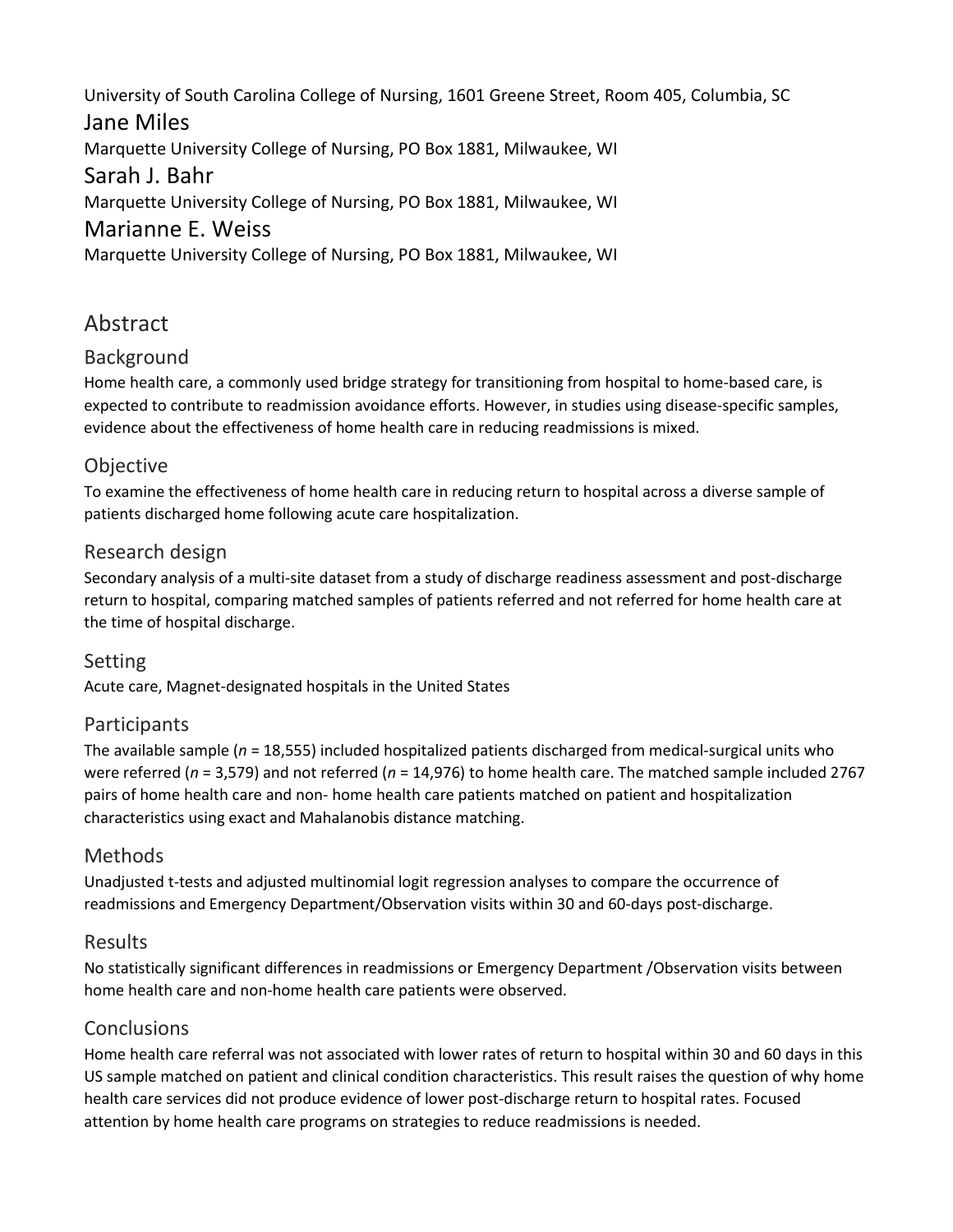## Keywords

Effectiveness, Home health care, Readmission, Emergency Department visits, Utilization

## What is already known

- Home health care services provide a bridge from hospital care to home-based recovery.
- Results of observational studies and home health program implementation have produced mixed results concerning effectiveness in reducing post-discharge return to the hospital.

• Studies of home health care outcomes are often confounded by selection of patients with specific disease conditions and at high risk for readmission.

## What this paper adds

• In a matched sample analysis, patients referred for post-discharge home health care services had similar rates of return to the hospital for readmission or ED visits as patients not referred for home health care.

• As health care policies and funding priorities evolve toward value-based care services within integrated care models, strategies to leverage the potential of home health services to reduce readmissions are urgently needed.

## Introduction

With costs of healthcare rising globally, hospitals are faced with competing pressures to manage inpatient care costs while at the same time reducing readmissions (Kristensen et al., 2015). In response to these policy pressures, and to meet the increased demand for care of an aging and chronically ill population (World Health Organization, 2015), home health care (HHC) services have emerged in many international healthcare markets as a prominent component of the hospital to home care continuum and the most common bridge strategy to reduce length of stay and cost of hospital care while also minimizing readmissions (Alliance for Home Health Quality and Innovation, n.d.; Tao, Ellenbecker, Chen, Zhan, and Dalton, 2012). This paper examines the effectiveness of HHC in reducing readmissions in a large multi-site sample from the United States (US).

In the US, one in every 7 (Henry J Kaiser Family Foundation, 2019; United Health Foundation et al., n.d.) hospital patients is readmitted within 30 days after discharge, making repeat hospital admissions one of the most frequent and costly adverse outcomes of hospitalization. Readmission reduction is incentivized on the national level through federal programs like Accountable Care Organizations and Bundled Payments for Care Improvement, both designed to improve efficiency, quality, and coordination of care during the post-discharge transition and across the care continuum (CMS, 2018a, 2018b, 2018e). Integrated health systems participating in these programs frequently employ HHC for both cost and readmission reductions (C. D. Jones, Bowles, Richard, Boxer, and Masoudi, 2017).

Models for HHC delivery and funding comprise public and private care delivery entities and funding sources with varying levels of integration of home care and social services (Genet et al., 2011;Van Eenoo et al., 2018). In the US, HHC services are provided by either free-standing agencies or are part of integrated health care systems, consist of one or more visits conducted in the home to support the transition from hospital to home-based care, and may include skilled nursing care, physical and occupational therapy, social work, or case management/care coordination services (Landers et al., 2016). HHC professionals, primarily nurses, provide patients and families with surveillance of post-discharge progress, coordination and communication with follow-up care providers, education regarding disease condition, and symptom management, recovery expectations, and home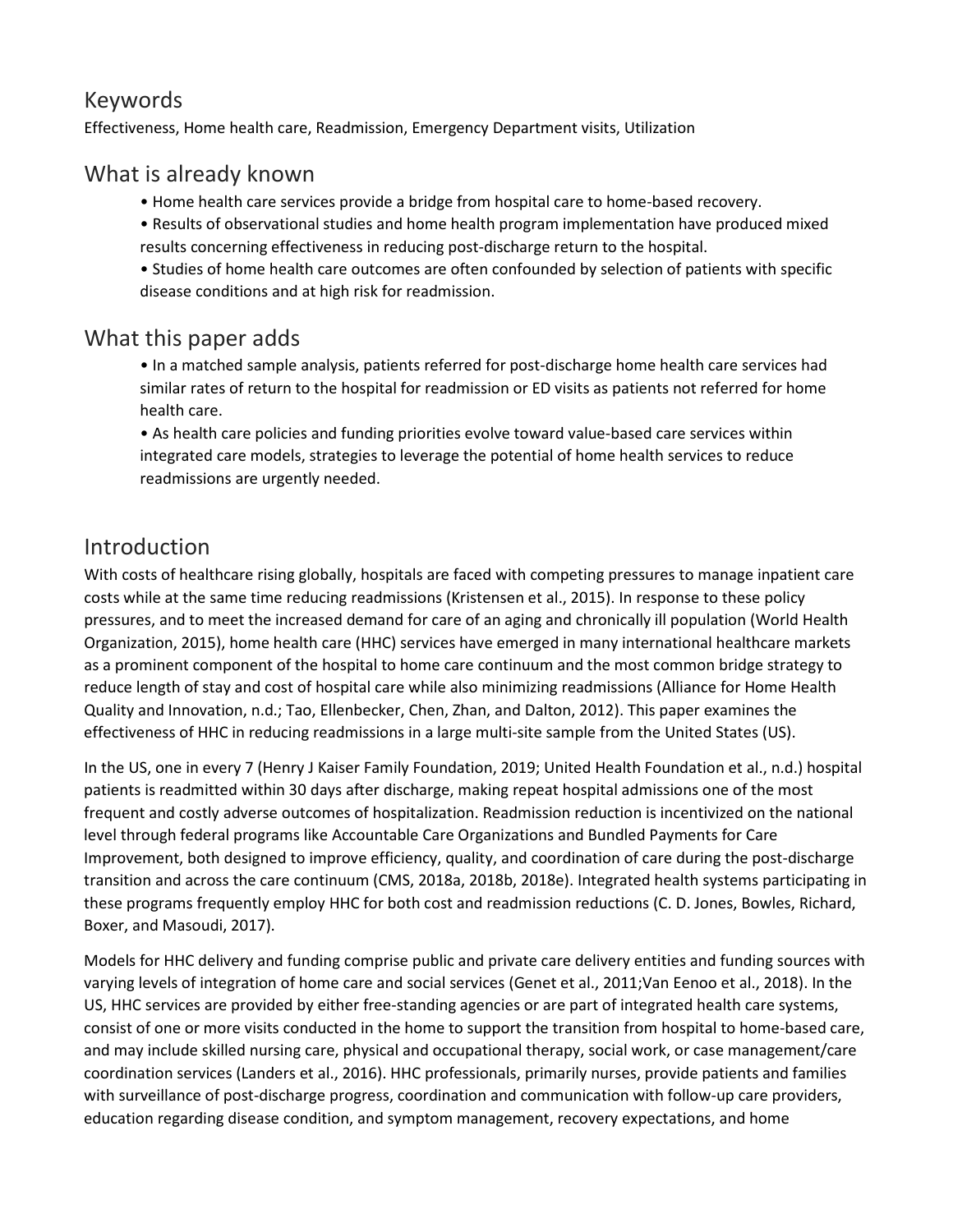management skills (CMS, 2018d, 2019a; Nelson and Pulley, 2015). HHC services are often bundled with other readmission-reduction interventions such as telephone contacts, and early ambulatory care visits (Braet, Weltens, and Sermeus, 2016; Hansen, Young, Hinami, Leung, and Williams, 2011; Leppin et al., 2014).

Like hospitals, US HHC service providers are incentivized to minimize readmissions. Federal initiatives driving health care improvements have instituted public reporting requirements and payment penalties for excessive readmissions under several programs including CMS' Hospital Readmission Reduction Program (HRRP) and the Improving Medicare Post-Acute Care Transformation (IMPACT) Act (2014), which applied standardization of data across post-acute settings and created new quality measures, including potentially preventable readmissions CMS (2018e). CMS quality of patient care star ratings posted on the Home Health Compare website CMS (2019b) are determined in part by readmission rates which can affect HHC agency's client recruitment and both Medicare and commercial reimbursement.

Despite the promise of reducing readmissions, evidence of the effectiveness of HHC in reducing readmissions is mixed. Numerous studies have demonstrated a beneficial impact from implementation of home follow-up programs for post-discharge recovery and longer-term disease management, yet few tracked readmissions. In a meta-analysis of transitional care interventions and readmissions in congestive heart failure patients (Feltner et al., 2014), only two of forty-seven were randomized controlled trials of a home visiting intervention with readmission measured within 30-days post-hospital discharge, and only one of the two studies reported a reduction in readmissions for patients receiving home visiting (Naylor et al., 2004). Evidence from observational studies is mixed—some reported effectiveness of home visiting (de Mestral et al., 2019; O'Connor, Hanlon, Naylor, and Bowles, 2015; Xiao, Miller, Zafirau, Gorodeski, and Young, 2018), while others reported same or higher rates of readmission for patients receiving HHC than patients without HHC services post-discharge (Dong, Cursio, Qadir, Lindenauer, and Ruhnke, 2017; Martin et al., 2011; Riggs, Roberts, Aronow, and Younan, 2010; Sanford et al., 2014). For example, post-discharge readmission rates were higher with HHC services in studies of patients following pancreatectomy (HHC = 24.3% vs non-HHC = 19.8% within 30 days) (Sanford et al., 2014), abdominal surgery (HHC = 62% vs. non-HHC = 11% within 30 days) (Martin et al., 2011), joint replacement (HHC = 10.5% vs non-HHC = 5.1% within 6 months) (Riggs et al., 2010), and community acquired pneumonia patients (HHC = 20.1% vs non-HHC = 11.5% within 30 days) (Dong et al., 2017). However, nonrandomized observational studies can be skewed toward finding a positive association of HHC with readmissions because HHC services tend to be prioritized for high-risk patients.

In contrast to much of the extant literature, our study compares post-discharge utilization outcomes from referral to HHC to community-based care without home health care by matching HHC and non-HHC groups from a broader population of patients discharged from acute care hospitals, rather than specific conditions. Our observational study estimates the overall effectiveness of HHC in avoiding post-discharge return to the hospital for readmission, or emergency or observation visits without inpatient admission. We conducted this study by employing exact and Malahanobis distance matching on multi-site data collected from hospitals' administrative databases as well as data collected directly from patients and their discharging nurse to compare post-discharge utilization across a diverse set of patient and hospitalization characteristics, and health conditions.

## Theoretical framework

Meleis' Transitions Theory (Meleis, 2000) provided the framework used to guide the design and selection of variables included in this study (See Table 1). In this framework, a transition involves the processes of adaptation to a maturational or situational change in life situation and/or condition. Hospital discharge is a situational transition about which considerable research has been conducted using Transitions Theory as the guiding theoretical framework (Meleis, 2010). The notion that HHC is a bridge strategy to facilitate transition from hospital to home aligns with Transitions Theory. The premise of Transitions Theory is that there are three groups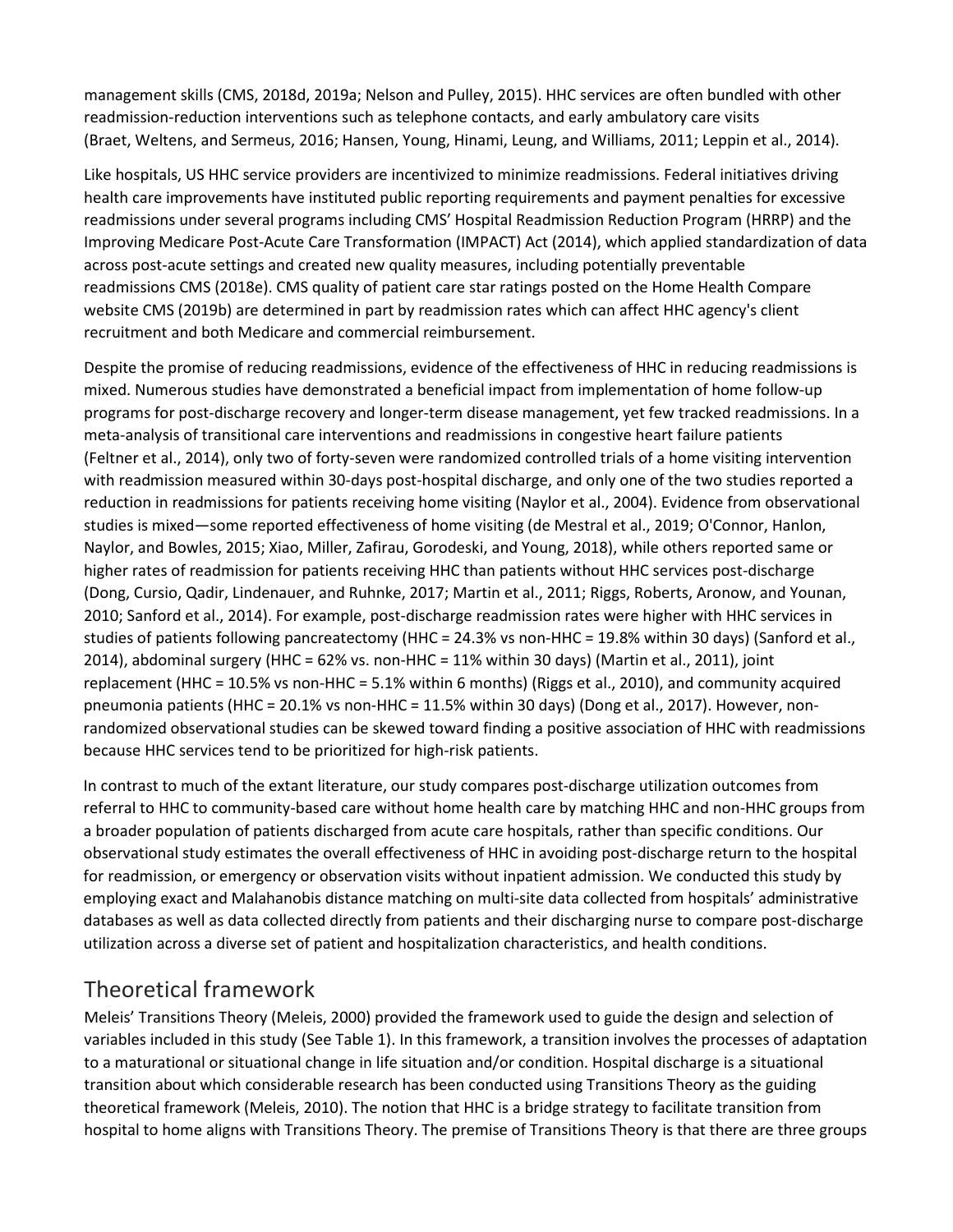of variables impacting the patient's pattern of response to the transition: nature (or properties) of the transition, transitions conditions, and nursing/health team therapeutics. In this study, "nature of transition" variables are factors related to the nature of the hospitalization, such as prior hospitalization and length of stay, that can affect the "pattern of response" following hospital discharge (return to the hospital for readmission or Emergency Department [ED] visits). "Transition conditions" are the personal characteristics that facilitate or inhibit successful transition; in this study the patient characteristics of interest include, for example, age, gender, and payer. "Therapeutics" includes actions of the nurse/health team to influence the transition and is represented in this study by the decision to discharge home with HHC services. Consistent with Transitions Theory, we hypothesize that discharge home with HHC services (nurse/health team therapeutics) will, after controlling for other hospitalization factors (the nature of transition) and patient characteristics (transition conditions), be associated with improved post-discharge outcomes (pattern of response), measured as readmissions and ED visits.

| <b>Transitions</b> | <b>Nature of</b>   | <b>Transition</b>              | <b>Patterns of Response</b>       | Nursing/Health       |
|--------------------|--------------------|--------------------------------|-----------------------------------|----------------------|
| <b>Theory</b>      | <b>Transitions</b> | <b>Conditions:</b>             |                                   | <b>Team</b>          |
| <b>Concepts</b>    |                    | <b>Facilitators and</b>        |                                   | <b>Therapeutics</b>  |
|                    |                    | <b>Inhibitors</b>              |                                   |                      |
| Discharge          | Discharge          | <b>Personal Facilitators</b>   | Post-discharge utilization        | Discharge with       |
| Transition         | transition to      | and Inhibitors                 |                                   | <b>HHHC</b>          |
| Concepts           | <b>HHC</b>         |                                |                                   |                      |
| Definitions        | Type,              | <b>Patient characteristics</b> | Readmission or ED/Observation     | Discharge            |
|                    | properties         | that can influence the         | visits after discharge            | destination=         |
|                    | and pattern        | decision to refer to           |                                   | home with or         |
|                    | of the             | HHC and can impact             |                                   | without HHC          |
|                    | transition         | post-discharge                 |                                   |                      |
|                    |                    | outcomes                       |                                   |                      |
| Empirical          | •Length of         | Characteristics                | Post-discharge utilization of     | Discharge            |
| <b>Measures</b>    | stay (days)        | $•$ Age                        | readmissions and/or ED visits     | destination          |
|                    | • Prior            | $\bullet$ Race                 | within 30 and 60 days ( $2=$      | $(1 = yes / 0 = no)$ |
|                    | hospitaliz-        | •Ethnicity                     | ED/Observation visit no           |                      |
|                    | ations (30         | •Gender                        | readmission, 1=readmission, 0=no  |                      |
|                    | and 90 days)       | •Medical/Surgical              | readmission/ED/Observation visit) |                      |
|                    | •ICU days          | patient type                   |                                   |                      |
|                    |                    | •Severity of Illness           |                                   |                      |
|                    |                    | • Major Diagnostic             |                                   |                      |
|                    |                    | Category                       |                                   |                      |
|                    |                    | •Elixhauser                    |                                   |                      |
|                    |                    | Comorbidity Index              |                                   |                      |
|                    |                    | • Payer                        |                                   |                      |
|                    |                    | • Functional Status            |                                   |                      |
|                    |                    | (nurse reported)               |                                   |                      |
|                    |                    | •Lives alone                   |                                   |                      |
|                    |                    | •Self-care ability             |                                   |                      |
|                    |                    | (patient reported)             |                                   |                      |
|                    |                    | •Social support                |                                   |                      |
|                    |                    | (patient reported)             |                                   |                      |
|                    |                    | • Propensity Score             |                                   |                      |
|                    |                    | ·Hospital                      |                                   |                      |

#### Table 1. Theoretical Framework and Empirical Measures.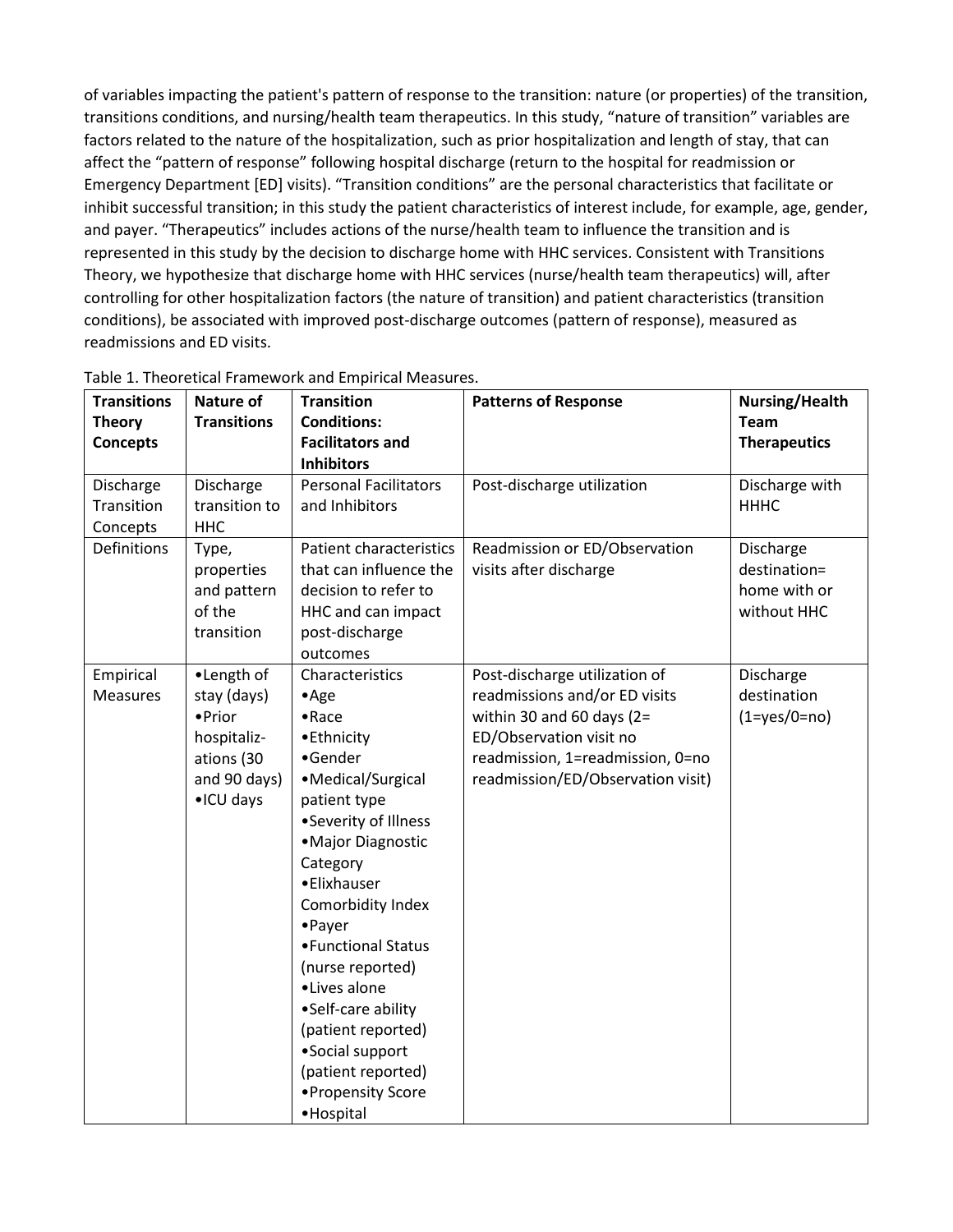## Methods

## Study design

Using a matched case-control comparative design, this study was a secondary analysis of data from a multi-site randomized clinical trial (READI study (Weiss et al., 2019); NCT # 01873118) evaluating the effectiveness of standardized discharge readiness protocols in reducing post-discharge return to the hospital through 30 and 60 days. The READI study (subsequently referred to as the parent study) was conducted on adult medical-surgical units in 31 Magnet<sup>®</sup> hospitals in the United States (US) and 2 Magnet<sup>®</sup> hospitals in Saudi Arabia. Two units in each hospital were randomly assigned to implementation and control conditions. The US hospitals were distributed broadly across the US and equally represented community hospitals and academic medical centers, with bed sizes ranging from 180 to more than 1000 beds. Hospital units were primarily medical (39%) and mixed medical-surgical units (42%) (Bobay et al., 2015)(. A total sample of 144,868 inpatients discharged to home was accrued. Data were collected between September 2014 and March 2017.

### Sample

The sample for this analysis included adults (18+ years), admitted to the hospital as inpatients and subsequently discharged from medical-surgical units with discharge destinations of home with or without HHC. We excluded patients from the 2 non-US hospitals and patients from 2 US hospitals not reporting discharges with HHC. We further restricted the sample to patients from implementation units from two of the four phases of the parent study (Weiss et al., 2019). It was critical to creating comparable HHC and Non-HHC groups that we limit the sample to include only patients who were exposed to the intervention, as the discharge readiness assessments that formed the intervention protocol may have affected discharge decisions about length of stay and referral to HHC services post-discharge. Some of the variables needed for our analysis (lives alone, functional status, selfcare ability, and expected amount of social support after discharge) were obtained directly from nurse assessment and patient self-report that were available only in the last 2 phases of the study and only from implementation unit (not control unit) patients.

The available sample (full sample *n* = 18,555) included patients discharged with HHC (*n* = 3,579) and discharged without HHC (*n* = 14,976). In order to compare patients with similar observed characteristics, we used a combination of exact and nearest-neighbor matching with replacement to match HHC patients to patients without HHC to create samples for comparison. Out of 3,579 patients referred to HHC, 2,767 (77.3%) were matched successfully (matched HHC) to 2,767 non-HHC referred patients (matched non-HHC).

### Study variables

Table 1 presents the study variables aligned with theoretical framework constructs. Participating hospitals extracted data for the exposure, outcome, and patient characteristics variables from their electronic health records. Some patient characteristics were captured via patient and nurse surveys used in real-time within the parent study and were entered and merged with electronic data. Data were supplied to the study database in de-identified form.

We derived the exposure variable, discharge with HHC, from the hospital discharge disposition code in the electronic health record as captured for mandatory reporting to state/federal databases (Discharge to home or self-care was coded as 0=discharge home without HHC; Discharged/transferred to home under care of organized home health service organization in anticipation of covered skilled care was coded as 1=discharge home with HHC). Disposition codes do not specify the type of HHC services, timing of initiation of services, or number of visits ordered or completed.

The multinomial outcome variable was post-discharge return to hospital within 30 and 60 days measured from discharge from the index hospitalization, and coded as: 0=No readmissions or ED/Observation visits;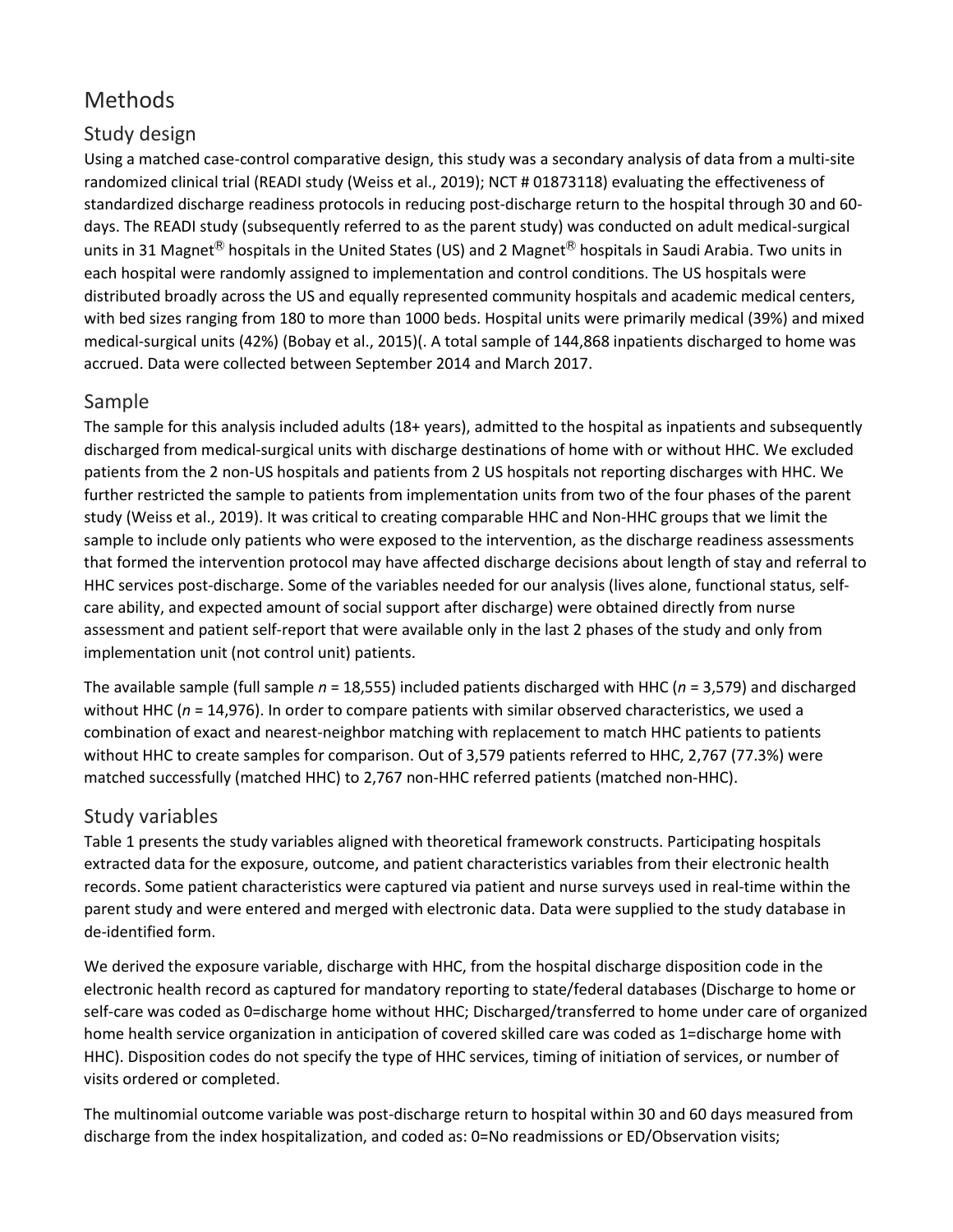1=ED/Observation: defined as the occurrence of one or more visits to the ED or Observation visits without inpatient admission in the same encounter; and 2=Readmission: defined as the occurrence of one or more return visits to the hospital that included an inpatient stay with or without any ED/Observation visits. Observation refers to return visits to the hospital that did not necessitate or result in an inpatient admission but patients are assigned a hospital bed (commonly coded as short stay <23 hours; outpatient-in-bed). The 60-day post-discharge windows was included because of variability in the length of services (number of visits) provided by HHC agencies that may extend beyond the 30-day period.

We included patient and hospitalization characteristics variables based on a review of the literature of predictors of HHC referral (Siclovan, 2018) . These variables included age (in years); race (unknown, Native American/Alaskan, Asian American, Black/African American, Hawaiian/Pacific Islander, White[reference]); ethnicity (Hispanic, Non-Hispanic [reference], unknown); gender (female, male [reference]); payer (Medicare, Medicaid, uninsured, private insurance[reference], other payer type, and missing); length of hospital stay (defined as the number of midnights in hospital, categorized in quartiles); Major Diagnostic Category and Severity Of Illness (major, extreme, moderate, minor [reference], missing) from Diagnostic Related Groups coding; patient diagnosis type (medical/surgical); prior hospitalizations (an inpatient discharge within 30 days and 31–90 days prior to index admission); ICU days; Elixhauser Comorbidity Index (Elixhauser, Steiner, Harris, and Coffey, 2016).

Nurse-reported and patient-reported variables collected for the parent study were also used in the analysis as patient characteristics. Nurse-reported variables included the patient's functional status (0 = not independent/1=independent) and whether the patient lived alone  $(0 = \frac{no}{1} = \text{yes})$ . Patient-reported variables included their self-care ability (0–10 scale) ("How well will you be able to perform your personal care (for example hygiene, bathing, toileting, and eating) at home"), and social support (0–10 scale) ("How much help will you have with your personal care after you go home?").

A propensity score for referral to HHC was calculated for each patient using a propensity score model derived using a separate sample of control group patients from the larger parent study (Supplemental Digital File: Methods and Table 1).

#### Data analysis

To create the matched samples, we used a combination of exact matching and nearest-neighbor matching using Mahalanobis distance measures to create balanced treatment (HHC) and non-treatment (non-HHC) groups. We selected variables for exact (Guo and Fraser, 2015) and Mahalanobis distance matching (Guo and Fraser, 2015; Kantor, 2006; Warner, 2013) based on characteristics identified as significant and clinically meaningful predictors of HHC referral from a sample of control group patients from the parent study (Supplemental Digital File: Methods & Table 1) as well as patient characteristics identified from the literature as indicative of receiving an HHC referral (Siclovan, 2018). Exact matching variables include hospital, gender, race (White/ non-White), medical-surgical patient type, prior hospitalization (30-day and 90-day combined), quartile of length-of-stay, Elixhauser Comorbidity Index score above (>7) or below (≤7) the median, lives alone, and functional status. Distance matching variables include age, patient-reported self-care ability and social support, and propensity score for HHC referral.

We tested the hypotheses that there would be a reduction in readmissions and ED/Observation visits with HHC compared to non-HHC using a two-sample test of proportions. As a sensitivity analysis, we calculated a multinomial logit regression to adjust for Major Diagnostic Category and for any patient control variables significantly different between HHC and non-HHC in the matched sample (Table 2).

Table 2. Full and Matched Sample Characteristics.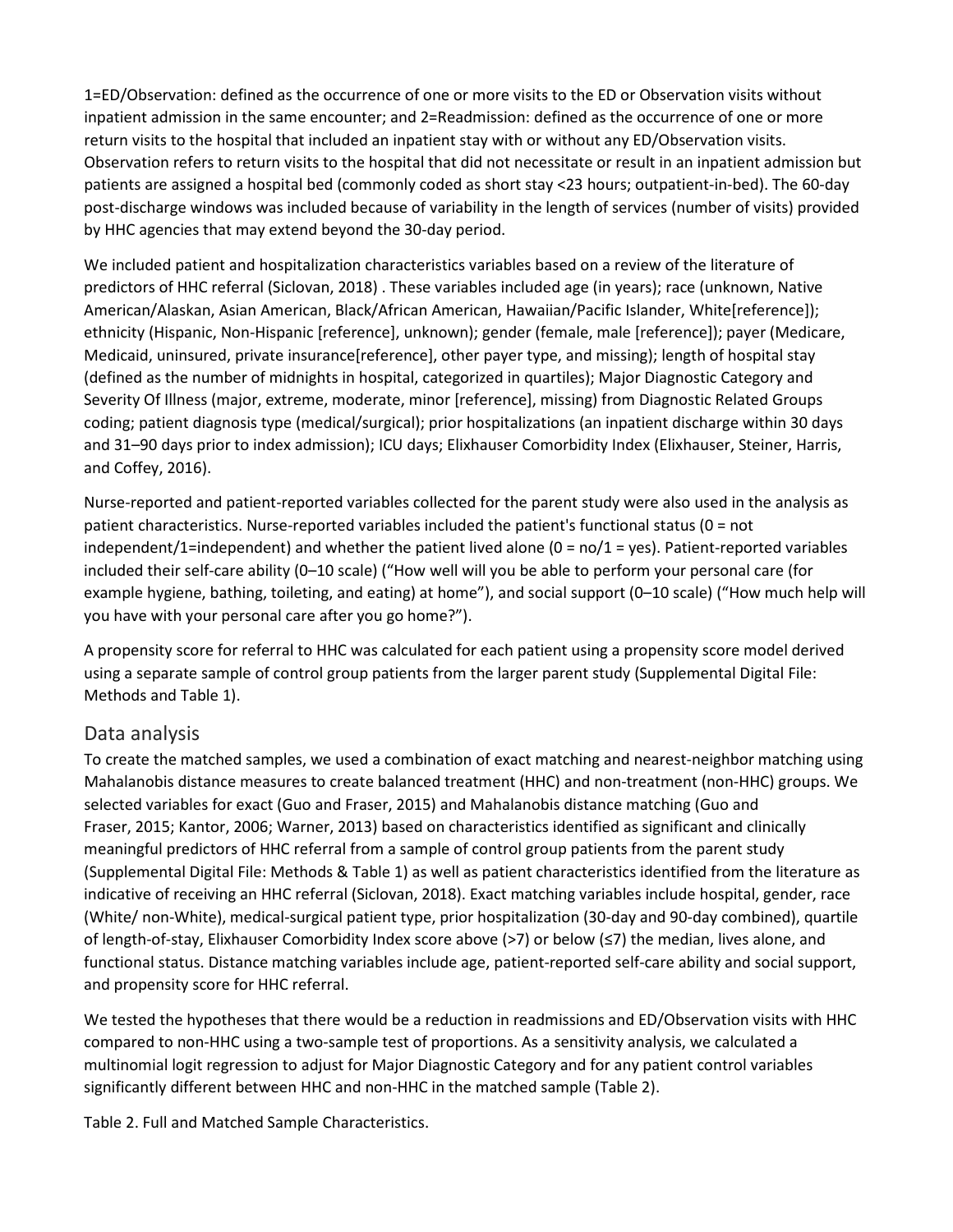| Characteristic                 | <b>Full Sample</b> | Full            | <b>Full Sample</b> | <b>Matched</b>  | <b>Matched</b>  | P-                           |
|--------------------------------|--------------------|-----------------|--------------------|-----------------|-----------------|------------------------------|
|                                | (Available         | Sample          | Non-HHC            | <b>HHC</b>      | <b>Non-HHC</b>  | Value <sup>a</sup> Comparing |
|                                | for                | <b>HHC</b>      | <b>Patients</b>    | <b>Patients</b> | <b>Controls</b> | <b>Matched HHC/Non-</b>      |
|                                | Matching)          | <b>Patients</b> |                    |                 |                 | <b>HHC</b>                   |
|                                | $N = 18,555$       | $N = 3,579$     | $N = 14,976$       | $N = 2,767$     | $N = 2,767$     |                              |
| <b>Post-Discharge</b>          |                    |                 |                    |                 |                 |                              |
| <b>Utilization</b>             |                    |                 |                    |                 |                 |                              |
| 30-Day Utilization             |                    |                 |                    |                 |                 |                              |
| $\neq$                         |                    |                 |                    |                 |                 |                              |
| None                           | 14,943             | 2,724           | 12,219             | 2,155           | 2,207           | 0.108                        |
|                                | (80.53)            | (76.11)         | (81.59)            | (77.88)         | (79.76)         |                              |
| ED/OBS                         | 1,514 (8.16)       | 277 (7.74)      | 1,237 (8.26)       | 201 (7.26)      | 189 (6.83)      | 0.565                        |
| Readmission                    | 2,098              | 578             | 1,520              | 411             | 371             | 0.143                        |
|                                | (11.31)            | (16.15)         | (10.15)            | (14.85)         | (13.41)         |                              |
| 60-Day Utilization<br>$\neq$   |                    |                 |                    |                 |                 |                              |
| None                           | 13,582             | 2,443           | 11,139             | 1,957           | 1,982           | 0.515                        |
|                                | (73.20)            | (68.26)         | (74.38)            | (70.73)         | (71.63)         |                              |
| ED/OBS                         | 1,943              | 349 (9.75)      | 1,594              | 249 (9.00)      | 252 (9.11)      | 0.816                        |
|                                | (10.47)            |                 | (10.64)            |                 |                 |                              |
| Readmission                    | 3,030              | 787             | 2,243              | 561             | 533             | 0.363                        |
|                                | (16.33)            | (21.99)         | (14.98)            | (20.27)         | (19.26)         |                              |
| <b>Home Health Care</b>        |                    |                 |                    |                 |                 |                              |
| Referral $\neq$                |                    |                 |                    |                 |                 |                              |
| No Referral                    | 14,976             | 0(0.00)         | 14,976             | 0(0.00)         | 2,767           | <b>NA</b>                    |
|                                | (80.71)            |                 | (100.00)           |                 | (100.00)        |                              |
| <b>HHC Referral</b>            | 3,579              | 3,579           | 0(0.00)            | 2,767           | 0(0.00)         | <b>NA</b>                    |
|                                | (19.29)            | (100.00)        |                    | (100.00)        |                 |                              |
| <b>Patient</b>                 |                    |                 |                    |                 |                 |                              |
| <b>Characteristics</b>         |                    |                 |                    |                 |                 |                              |
| Gender $b,c \neq$              |                    |                 |                    |                 |                 |                              |
| Male                           | 9,181              | 1,675           | 7,506              | 1,321           | 1,321           | 1.000                        |
|                                | (49.48)            | (46.80)         | (50.12)            | (47.74)         | (47.74)         |                              |
| Female                         | 9,374              | 1,904           | 7,470              | 1,446           | 1,446           | 1.000                        |
|                                | (50.52)            | (53.20)         | (49.88)            | (52.26)         | (52.26)         |                              |
| Race $\frac{b}{\epsilon} \neq$ |                    |                 |                    |                 |                 |                              |
| White <sup>c</sup>             | 12,898             | 2,564           | 10,334             | 2,058           | 2,058           | 1.000                        |
|                                | (69.51)            | (71.64)         | (69.00)            | (74.38)         | (74.38)         |                              |
| <b>Black or African</b>        | 2,610              | 454             | 2,156              | 305             | 288             | 0.435                        |
| American                       | (14.07)            | (12.69)         | (14.40)            | (11.02)         | (10.41)         |                              |
| Asian                          | 504 (2.72)         | 103 (2.88)      | 401 (2.68)         | 64 (2.31)       | 72 (2.60)       | 0.437                        |
| American Indian                | 246 (1.33)         | 9(0.25)         | 237 (1.58)         | 6(0.22)         | 8(0.29)         | 0.593                        |
| or Alaska Native               |                    |                 |                    |                 |                 |                              |
| Native                         | 43 (0.23)          | 18 (0.50)       | 25(0.17)           | 17(0.61)        | 8(0.29)         | 0.049                        |
| Hawaiian/Pacific               |                    |                 |                    |                 |                 |                              |
| Islander                       |                    |                 |                    |                 |                 |                              |
| Unknown                        | 2,254              | 431             | 1,823              | 317             | 333             | 0.479                        |
|                                | (12.15)            | (12.04)         | (12.17)            | (11.46)         | (12.03)         |                              |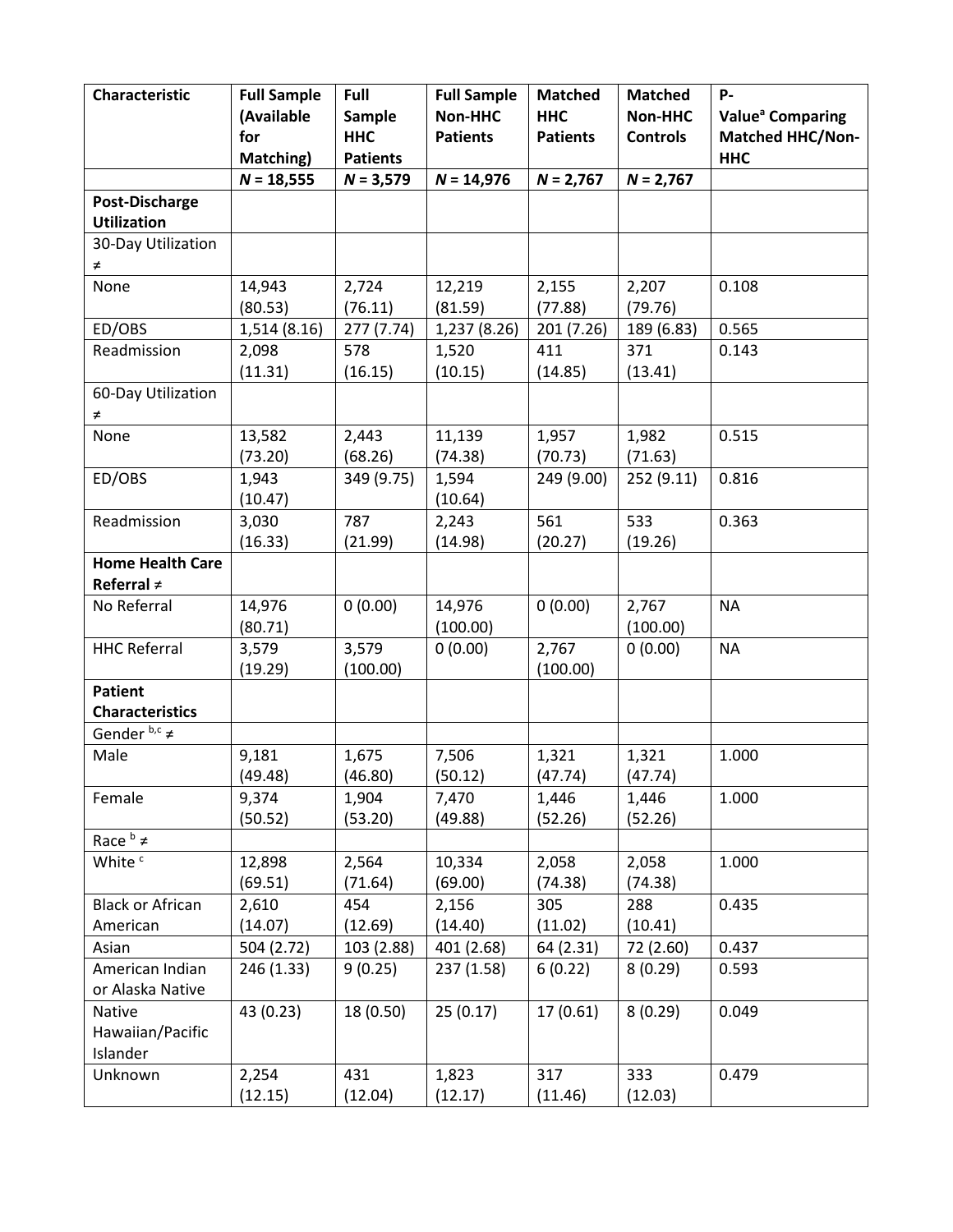| Medical/Surgical<br>Patient $b,c \neq$ |                   |                  |                   |                  |                  |                     |
|----------------------------------------|-------------------|------------------|-------------------|------------------|------------------|---------------------|
|                                        |                   |                  |                   |                  |                  |                     |
| Medical                                | 13,427<br>(72.36) | 2,463<br>(68.82) | 10,964<br>(73.21) | 1,887<br>(68.20) | 1,887<br>(68.20) | 1.000               |
| Surgical                               | 5,128             | 1,116            | 4,012             | 880              | 880              | 1.000               |
|                                        | (27.64)           | (31.18)          | (26.79)           | (31.80)          | (31.80)          |                     |
| Prior                                  | 4,078             | 1,161            | 2,917             | 775              | 775              | 1.000               |
| hospitalization                        | (21.98)           | (32.44)          | (19.48)           | (28.01)          | (28.01)          |                     |
| past 90 days <sup>c</sup> ≠            |                   |                  |                   |                  |                  |                     |
| Prior                                  | 2,553             | 773              | 1,780             | 538              | 503              | 0.230               |
| hospitalization 0-                     | (13.76)           | (21.60)          | (11.89)           | (19.44)          | (18.18)          |                     |
| 30 days b                              |                   |                  |                   |                  |                  |                     |
| Prior                                  | 1,525 (8.22)      | 388              | 1,137(7.59)       | 237 (8.57)       | 272 (9.83)       | 0.104               |
| hospitalization 31-                    |                   | (10.84)          |                   |                  |                  |                     |
| 90 days b                              |                   |                  |                   |                  |                  |                     |
| Total Length of                        | 4.34(3.91)        | 6.31             | 3.87(3.31)        | 6.24             | 5.87(4.33)       | 0.007               |
| Stay b §                               |                   | (5.35)           |                   | (5.43)           |                  |                     |
| Lowest                                 | 6,374             | 577              | 5,797             | 478              | 478              | 1.000               |
| Quartile $c \neq$                      | (34.35)           | (16.12)          | (38.71)           | (17.28)          | (17.28)          |                     |
| 2nd Quartile $c \neq$                  | 3,537             | 517              | 3,020             | 381              | 381              | 1.000               |
|                                        | (19.06)           | (14.45)          | (20.17)           | (13.77)          | (13.77)          |                     |
| 3rd Quartile <sup>c</sup> ≠            | 4,260             | 843              | 3,417             | 647              | 647              | 1.000               |
|                                        | (22.96)           | (23.55)          | (22.82)           | (23.38)          | (23.38)          |                     |
| Highest Quartile <sup>c</sup>          | 4,384             | 1,642            | 2,742             | 1,261            | 1,261            | 1.000               |
|                                        | (23.63)           | (45.88)          | (18.31)           | (45.57)          | (45.57)          |                     |
| Elixhauser                             |                   |                  |                   |                  |                  |                     |
| Comorbidity                            |                   |                  |                   |                  |                  |                     |
| Index $b$ §                            |                   |                  |                   |                  |                  |                     |
| Low $(≤7)$ <sup>c</sup> ≠              | 10,064            | 1,783            | 8,281             | 1,401            | 1,401            | 1.000               |
|                                        | (54.24)           | (49.82)          | (55.30)           | (50.63)          | (50.63)          |                     |
| High (>7) $c \neq$                     | 8,491             | 1,796            | 6,695             | 1,366            | 1,366            | 1.000               |
|                                        | (45.76)           | (50.18)          | (44.70)           | (49.37)          | (49.37)          |                     |
| Lives Alone <sup>c</sup> ≠             | 3,185             | 695              | 2,490             | 444              | 444              | 1.000               |
|                                        | (17.17)           | (19.42)          | (16.63)           | (16.05)          | (16.05)          |                     |
| <b>Functional status</b>               | 16,763            | 2,758            | 14,005            | 2,416            | 2,416            | 1.000               |
| (independent) $c \neq$                 | (90.34)           | (77.06)          | (93.52)           | (87.31)          | (87.31)          |                     |
| Age $b,d \overline{S}$                 | 59.32             | 67.99            | 57.25             | 67.26            | 64.01            | $0.000^{AA}$        |
|                                        | (17.21)           | (14.93)          | (17.07)           | (14.82)          | (14.32)          |                     |
| Self-care Ability                      | 8.98(1.71)        | 8.39             | 9.12(1.58)        | 8.54             | 9.03(1.47)       | $0.000^{\text{AA}}$ |
| (Patient-                              |                   | (2.06)           |                   | (1.91)           |                  |                     |
| reported) <sup>d</sup> §               |                   |                  |                   |                  |                  |                     |
| Social Support                         | 8.15(3.04)        | 8.26             | 8.13(3.11)        | 8.29             | 8.66(2.39)       | $0.000^{\text{AA}}$ |
| (Patient-                              |                   | (2.70)           |                   | (2.69)           |                  |                     |
| reported) $d$ §                        |                   |                  |                   |                  |                  |                     |
| <b>HHC Propensity</b>                  | 0.19(0.17)        | 0.35             | 0.15(0.14)        | 0.33             | 0.28(0.18)       | $0.000^{\text{AA}}$ |
| Score <sup>d</sup> §                   |                   | (0.20)           |                   | (0.20)           |                  |                     |
| ICU Days bg                            | 0.60(1.88)        | 1.16             | 0.47(1.52)        | 1.19             | 0.96(2.02)       | $0.001^$            |
|                                        |                   | (2.88)           |                   | (2.93)           |                  |                     |
| Severity of                            |                   |                  |                   |                  |                  |                     |
| Illness $\frac{b}{7} \neq$             |                   |                  |                   |                  |                  |                     |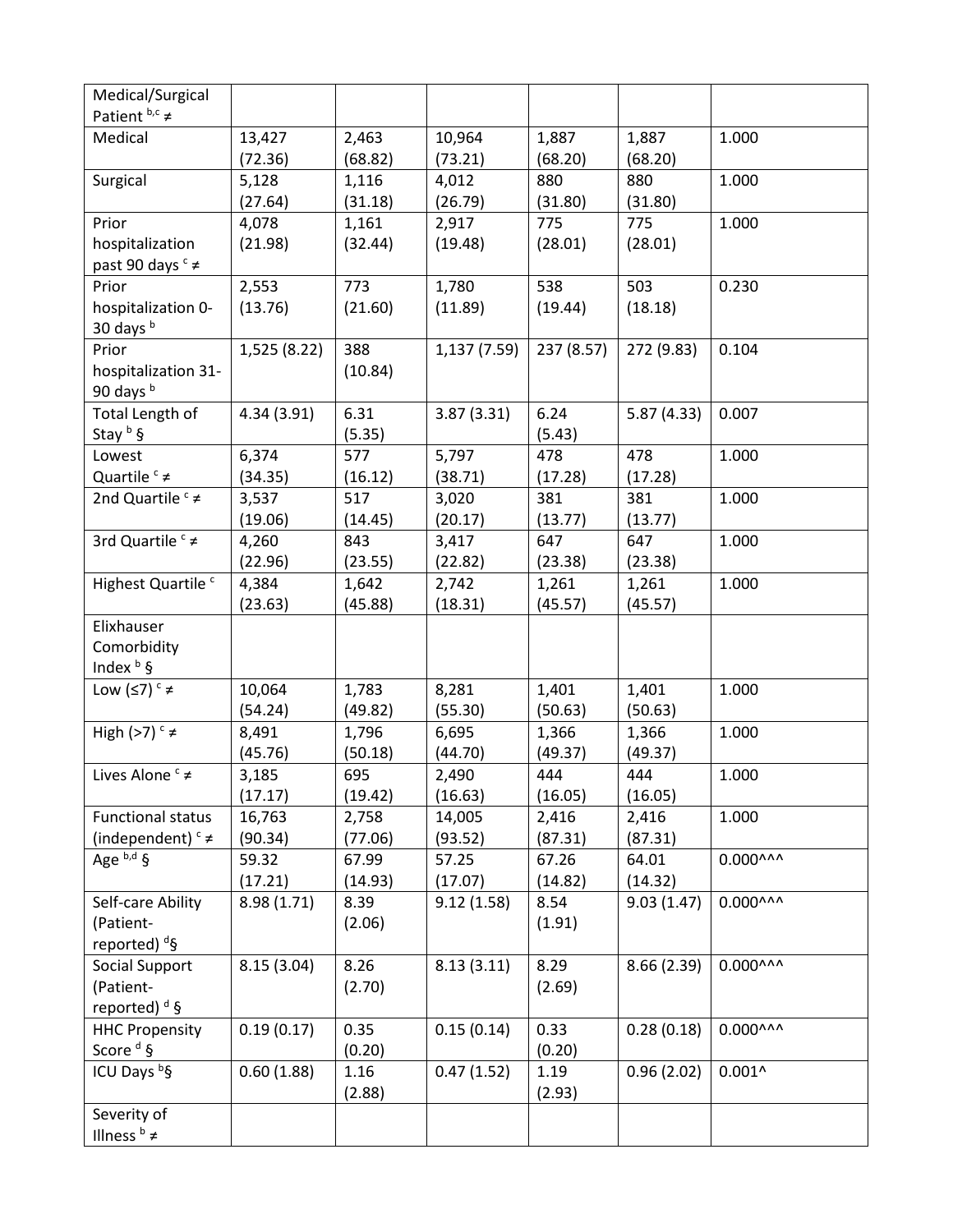| Minor                         | 2,358        | 152        | 2,206        | 124        | 178        | 0.001               |
|-------------------------------|--------------|------------|--------------|------------|------------|---------------------|
|                               | (12.71%)     | (4.25%)    | (14.73%)     | (4.48%)    | (6.43%)    |                     |
| Moderate                      | 5,723        | 777        | 4,946        | 606        | 671        | 0.052               |
|                               | (30.84%)     | (21.71%)   | (33.03%)     | (21.90%)   | (24.25%)   |                     |
| Major                         | 5,734        | 1,481      | 4,253        | 1,158      | 1,090      | 0.068               |
|                               | $(30.90\%)$  | (41.38%)   | (28.40%)     | (41.85%)   | (39.39%)   |                     |
| Extreme                       | 1,060        | 435        | 625 (4.17%)  | 323        | 264        | 0.013               |
|                               | (5.71%)      | (12.15%)   |              | (11.67%)   | (9.54%)    |                     |
| Unknown                       | 3,680        | 734        | 2,946        | 556        | 564        | 0.003               |
|                               | (19.83%)     | (20.51%)   | (19.67%)     | (20.09%)   | (20.38%)   |                     |
| Payer Type $\frac{b}{f} \neq$ |              |            |              |            |            |                     |
| Private                       | 5,386        | 711        | 4,675        | 599        | 736        | $0.000^{0.00}$      |
|                               | (29.03)      | (19.87)    | (31.22)      | (21.65)    | (26.60)    |                     |
| Medicare                      | 7,848        | 2,124      | 5,724        | 1,633      | 1,379      | $0.000^{0.00}$      |
|                               | (42.30)      | (59.35)    | (38.22)      | (59.02)    | (49.84)    |                     |
| Medicaid                      | 2,745        | 330 (9.22) | 2,415        | 262 (9.47) | 316        | 0.020               |
|                               | (14.79)      |            | (16.13)      |            | (11.42)    |                     |
| Uninsured                     | 388 (2.09)   | 22(0.61)   | 366 (2.44)   | 13 (0.47)  | 37(1.34)   | $0.001^$            |
| Other                         | 2,188        | 392        | 1,796        | 260 (9.40) | 299        | 0.076               |
|                               | (11.79)      | (10.95)    | (11.99)      |            | (10.81)    |                     |
| Ethnicity $\flat \neq$        |              |            |              |            |            |                     |
| Not Hispanic                  | 16,514       | 3,279      | 13,235       | 2,542      | 2,397      | $0.000^{n n}$       |
|                               | (89.00)      | (91.62)    | (88.37)      | (91.87)    | (86.63)    |                     |
| Hispanic                      | 1,683 (9.07) | 281 (7.85) | 1,402 (9.36) | 210 (7.59) | 249 (9.00) | 0.052               |
| Unknown                       | 358 (1.93)   | 19 (0.53)  | 339 (2.26)   | 15(0.54)   | 121 (4.37) | $0.000^{\text{AA}}$ |

Statistics presented: ≠n (%); §Mean (SD)

The full output including Major Diagnostic Categories and hospital fixed effects is reported in the Supplemental Digital File Table 2.

<sup>a</sup>Shown are p-values, the hat ^ symbols indicate Bonferroni-corrected significance: ^^^ means 0.1%, ^^ means 1%, ^ means 5%.

**bIncluded in propensity score model** 

<sup>c</sup>Exact matching variable

d Mahalanobis distance matching variable

All statistical analyses were completed using Stata version 14 (StataCorp [computer program], 2015) with a *p* < 0.05 level of significance.

#### Approvals

Approvals were obtained from the Institutional Review Board at Marquette University (primary IRB; #HR2668), university IRBs of the research team members, and participating hospital IRBs or ethics review committees.

## Results

Sample characteristics are presented in Table 2. The rate of discharge home with HHC was 19.3% (*N* = 3,579) for the available (full) sample. The readmission rates for the full sample were 11.3% for 30-day readmissions and 16.3% for 60-day readmissions and the ED/Observation only visit rates were 8.2% within 30-days and 10.5% within 60-days.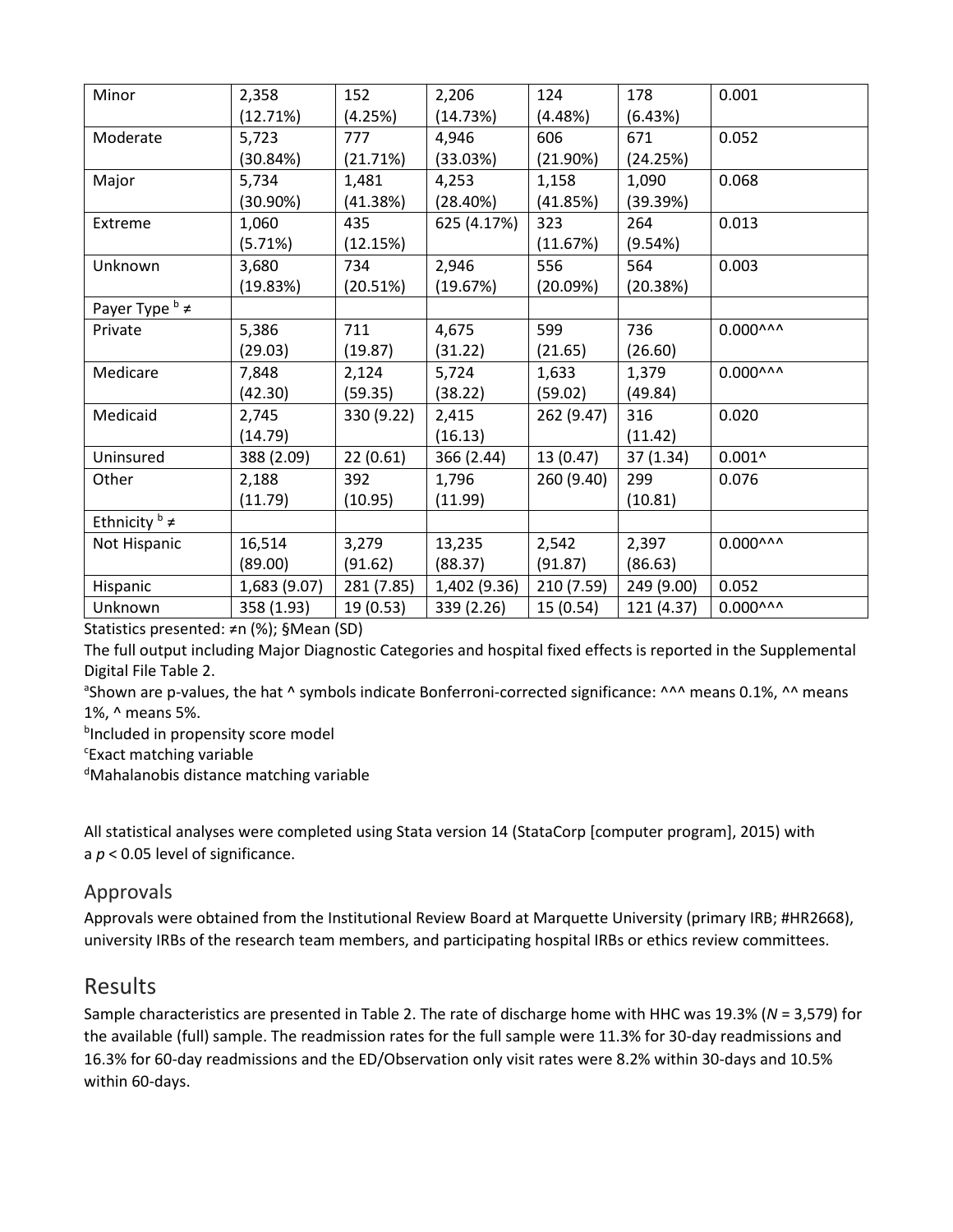In the unadjusted two-sample test of proportions using the matched HHC/non-HHC sample (Table 3), while the HHC group had slightly higher readmission rates of 1.5% for 30-day readmissions (14.9% [HHC]; 13.4% [non-HHC]) and 1.0% for 60-day readmissions (20.3% [HHC]; 19.3% [non-HHC]), the differences between HHC and non-HHC rates were not statistically different (*p*>0.05). ED/Observation rates were lower than readmission rates but there were no significant differences between groups at either 30 days (7.3% [HHC]; 6.8% [non-HHC]) or 60 days (HHC: 9.0% [HHC]; 9.1% [non-HHC]).

|                                 | 30-Day Post-Discharge       |                    | 60-Day Post-Discharge       |              |
|---------------------------------|-----------------------------|--------------------|-----------------------------|--------------|
|                                 | <b>Utilization</b>          |                    | <b>Utilization</b>          |              |
|                                 | <b>ED/Observation Visit</b> | <b>Readmission</b> | <b>ED/Observation Visit</b> | Readmission  |
|                                 | Unadjusted Two-Sample       |                    |                             |              |
|                                 | <b>Test of Proportions</b>  |                    |                             |              |
| HHC Referral Group <sup>a</sup> | 0.073                       | 0.149              | 0.090                       | 0.203        |
| <b>Matched Control</b>          | 0.068                       | 0.134              | 0.091                       | 0.193        |
| Group <sup>a</sup>              |                             |                    |                             |              |
| Difference (HHC -               | 0.004                       | 0.015              | $-0.001$                    | 0.010        |
| Control) <sup>b</sup>           |                             |                    |                             |              |
|                                 | (0.0107)                    | (0.0177)           | (0.0127)                    | (0.020)      |
|                                 | <b>Adjusted Multinomial</b> |                    |                             |              |
|                                 | Logistic Regression         |                    |                             |              |
| HHC Referral Group <sup>a</sup> | 0.076                       | 0.147              | 0.091                       | 0.202        |
| <b>Matched Control</b>          | 0.066                       | 0.135              | 0.090                       | 0.193        |
| Group <sup>a</sup>              |                             |                    |                             |              |
| Difference (HHC -               | 0.010                       | 0.012              | 0.002                       | 0.009        |
| Control) <sup>b</sup>           |                             |                    |                             |              |
|                                 | (0.011)                     | (0.021)            | (0.013)                     | (0.023)      |
| Control Variables <sup>c</sup>  |                             |                    |                             |              |
| Age                             | $-0.0002$                   | $-0.0021***$       | 0.0002                      | $-0.0027***$ |
|                                 | (0.0006)                    | (0.0006)           | (0.0006)                    | (0.0007)     |
| <b>High Elixhauser</b>          | 0.0069                      | $0.0365***$        | 0.0079                      | $0.0407***$  |
| Comorbidity Index (>7)          |                             |                    |                             |              |
|                                 | (0.0085)                    | (0.0122)           | (0.0085)                    | (0.0139)     |
| Self-care Ability               | $-0.0006$                   | $-0.0009$          | $-0.0022$                   | $-0.0006$    |
| (Patient-reported)              |                             |                    |                             |              |
|                                 | (0.0032)                    | (0.0033)           | (0.0030)                    | (0.0043)     |
| Social Support                  | 0.0016                      | 0.0006             | $-0.0002$                   | $-0.0011$    |
| (Patient-reported)              |                             |                    |                             |              |
|                                 | (0.0016)                    | (0.0015)           | (0.0020)                    | (0.0019)     |
| <b>HHC Propensity Score</b>     | 0.0182                      | $0.197***$         | $-0.0372$                   | $0.255***$   |
|                                 | (0.0347)                    | (0.0539)           | (0.0498)                    | (0.0639)     |
| <b>ICU Days</b>                 | $-0.00145$                  | $-0.0050*$         | 0.0015                      | $-0.0103**$  |
|                                 | (0.0023)                    | (0.0029)           | (0.0034)                    | (0.0049)     |
| <b>Hispanic Ethnicity</b>       | 0.0097                      | 0.0154             | 0.00335                     | 0.0347       |
|                                 | (0.0174)                    | (0.0183)           | (0.0186)                    | (0.0270)     |
| Unknown Ethnicity               | $0.0581**$                  | $-0.0155$          | 0.0208                      | $-0.0497$    |
|                                 | (0.0251)                    | (0.0325)           | (0.0266)                    | (0.0405)     |
| Medicare Payer Type             | 0.0043                      | 0.0079             | 0.0082                      | 0.0262       |
|                                 | (0.0127)                    | (0.0273)           | (0.0168)                    | (0.0236)     |

Table 3. Post-discharge utilization of matched samples with and without a Home Health Care Referral.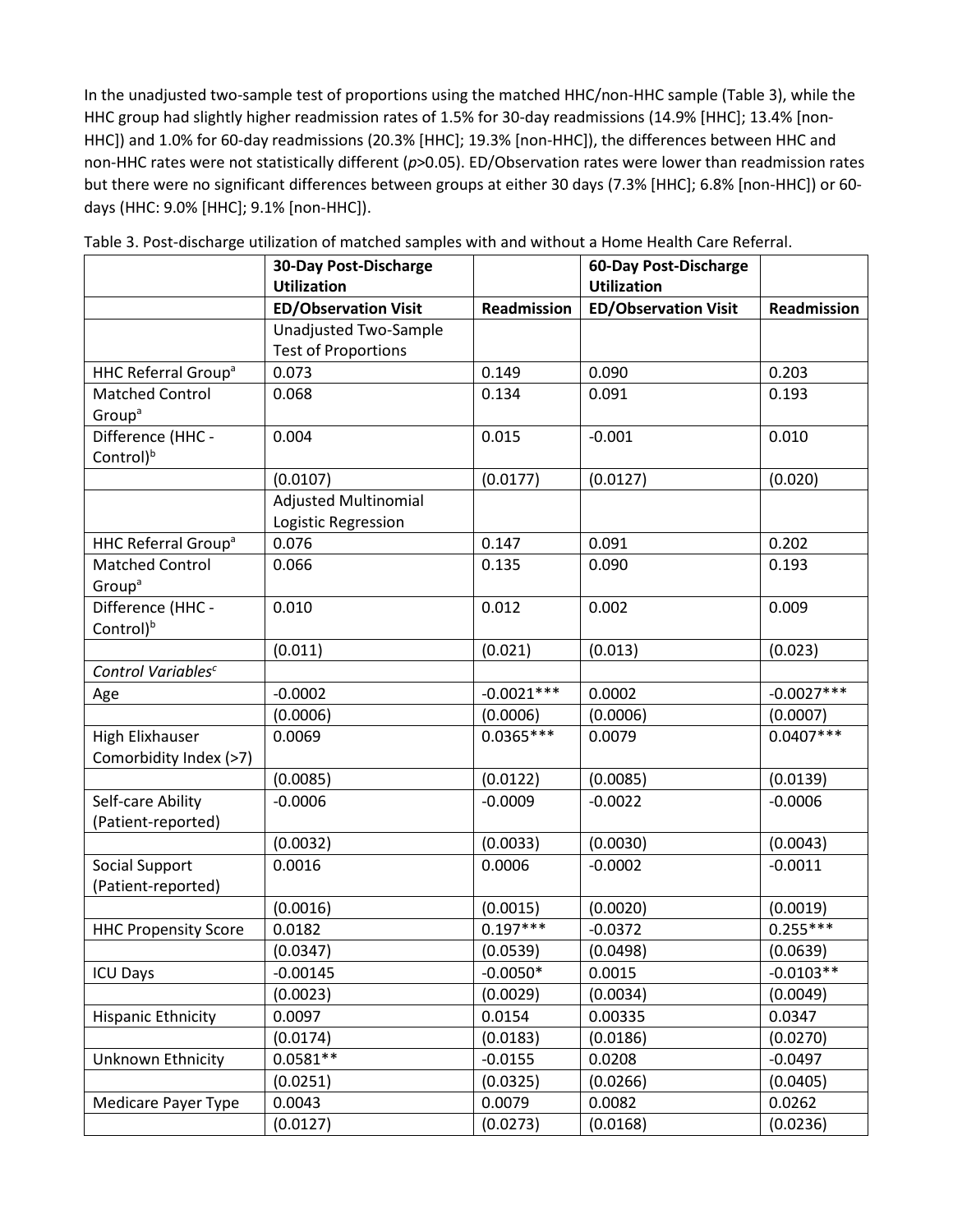| Medicaid Payer Type  | 0.0221    | 0.0271    | $0.0376*$ | 0.0368    |
|----------------------|-----------|-----------|-----------|-----------|
|                      | (0.0153)  | (0.0310)  | (0.0221)  | (0.0282)  |
| Uninsured Payer Type | 0.0347    | $-0.0114$ | 0.0331    | $-0.0602$ |
|                      | (0.0424)  | (0.0474)  | (0.0455)  | (0.0434)  |
| Other Payer Type     | $-0.0148$ | 0.0012    | $-0.0062$ | 0.0049    |
|                      | (0.0121)  | (0.0281)  | (0.0136)  | (0.0266)  |
| <b>Observations</b>  | 5,534     | 5,534     | 5,534     | 5,534     |

\*\*\* *p*<0.001, \*\* *p*<0.01, \* *p*<0.05

The full output including Major Diagnostic Categories is reported in the Supplemental Digital File Table 3. <sup>a</sup>Reported as (crude or adjusted) prevalence proportions.

b Reported as absolute percentage point difference in prevalence

c Reported as coefficients (marginal effects); standard errors in parentheses

We observed significant differences in 6 of the patient/hospitalization characteristics in our sample (age, patient-reported self-care ability and social support, ICU days, payer types [Private, Medicare, and Uninsured], and ethnicity [non-Hispanic, unknown]). The HHC matched sample was older (67.3 years [HHC]; 64.0 years [non-HHC], *p* < 0.001), had more ICU days (1.2 days [HHC]; 1 days [non-HHC], *p* = 0.001), fewer with private payers (21.7% [HHC]; 26.6% [non-HHC],*p* < 0.001), fewer uninsured (0.5% [HHC]; 1.4% [non-HHC], *p* = 0.001), more Medicare as payer (59.0% [HHC]; 49.8% [non-HHC], *p* < 0.001), lower patient-reported self-care ability (8.5 [HHC]; 9.0 [non-HHC], *p* < .001) and social support (8.3 [HHC]; 8.7 [non-HHC], *p* < 0.001), and more patients with non-Hispanic (91.1% [HHC]; 86.6% [non-HHC], *p* < 0.001) and unknown ethnicity (0.5% [HHC]; 4.4% [non-HHC], *p* < 0.001).

The adjusted logit models (adjusting for Major Diagnostic Category, residual differences in the matched samples, and the propensity score) also indicated no significant differences between HHC and non-HHC for readmissions and ED/Observation visits within 30 and 60-days (Table 3).

Post-hoc power analyses indicated an adequate sample size for 80% power to detect a two percentage point difference between HHC and non-HHC groups at *p* < 0.05 (UCLA: Statistical Consulting Group, n.d.). Because the observed differences in readmission and ED/Observation rates were less than two percentage points, we further explored our findings by stratifying patients into high and low comorbidity groups using the Elixhauser Comorbidity Index (Elixhauser et al., 2016) median score. In unadjusted and adjusted models, there were no statistically significant differences between HHC and non-HHC in readmissions or in ED/Observation visits in lowand high-comorbidity patients (See Table 4).

|                                 | <b>30-Day Post-Discharge</b><br><b>Utilization</b> |             | 60-Day Post-Discharge<br><b>Utilization</b> |                    |
|---------------------------------|----------------------------------------------------|-------------|---------------------------------------------|--------------------|
|                                 | <b>ED/Observation Visit</b>                        | Readmission | <b>ED/Observation Visit</b>                 | <b>Readmission</b> |
|                                 | <b>Unadjusted Two-Sample</b>                       |             |                                             |                    |
|                                 | <b>Test of Proportions</b>                         |             |                                             |                    |
| <b>Low Elixhauser</b>           |                                                    |             |                                             |                    |
| <b>Comorbidity Index</b>        |                                                    |             |                                             |                    |
| $(57)^a$                        |                                                    |             |                                             |                    |
| HHC Referral Group <sup>b</sup> | 0.070                                              | 0.127       | 0.086                                       | 0.171              |
| <b>Matched Control</b>          | 0.054                                              | 0.110       | 0.077                                       | 0.165              |
| Groupb                          |                                                    |             |                                             |                    |

Table 4. Post-discharge utilization of matched samples with and without a Home Health Care referral stratified by low and high-comorbidity (Elixhauser Comorbidity Index ≤7 [Low], >7 [High]).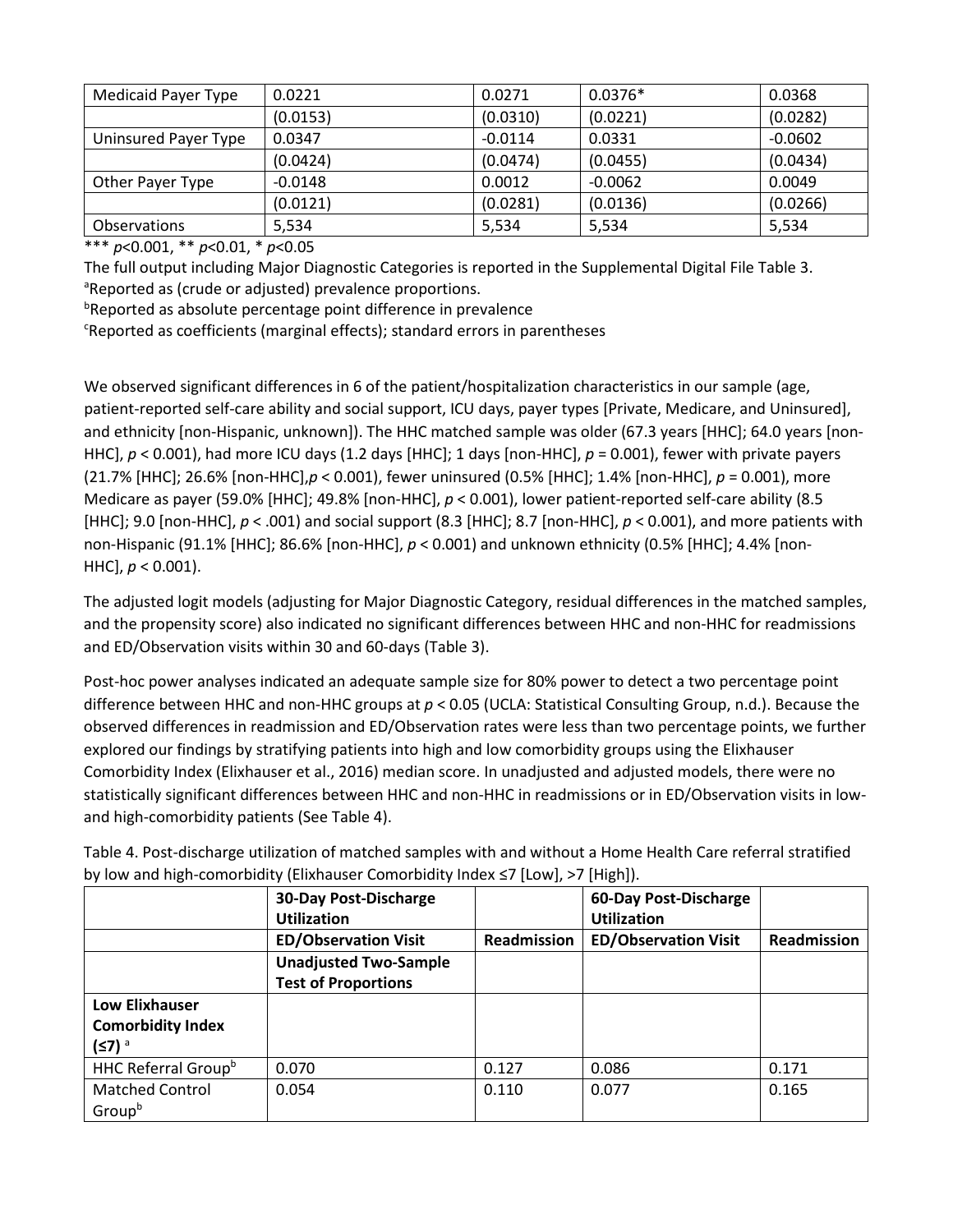| Difference (HHC -<br>Control) <sup>c</sup>                                | 0.016                                              | 0.017   | 0.009    | 0.006   |
|---------------------------------------------------------------------------|----------------------------------------------------|---------|----------|---------|
|                                                                           | (0.012)                                            | (0.023) | (0.013)  | (0.024) |
| <b>High Elixhauser</b><br><b>Comorbidity Index</b><br>$(>7)$ <sup>a</sup> |                                                    |         |          |         |
| HHC Referral Group <sup>b</sup>                                           | 0.075                                              | 0.171   | 0.094    | 0.236   |
| <b>Matched Control</b><br>Groupb                                          | 0.083                                              | 0.159   | 0.105    | 0.221   |
| Difference (HHC -<br>Control) <sup>c</sup>                                | $-0.007$                                           | 0.012   | $-0.011$ | 0.015   |
|                                                                           | (0.013)                                            | (0.016) | (0.016)  | (0.019) |
|                                                                           | <b>Adjusted Multinomial</b><br>Logistic Regression |         |          |         |
| <b>Low Elixhauser</b>                                                     |                                                    |         |          |         |
| <b>Comorbidity Index</b>                                                  |                                                    |         |          |         |
| $(57)^a$                                                                  |                                                    |         |          |         |
| HHC Referral Group <sup>b</sup>                                           | 0.073                                              | 0.128   | 0.087    | 0.172   |
| <b>Matched Control</b><br>Groupb                                          | 0.052                                              | 0.109   | 0.076    | 0.163   |
| Difference (HHC -<br>Control) <sup>c</sup>                                | 0.021                                              | 0.019   | 0.012    | 0.009   |
|                                                                           | (0.013)                                            | (0.028) | (0.014)  | (0.028) |
| <b>High Elixhauser</b><br><b>Comorbidity Index</b><br>$(>7)^a$            |                                                    |         |          |         |
| HHC Referral Group <sup>b</sup>                                           | 0.078                                              | 0.167   | 0.096    | 0.23    |
| <b>Matched Control</b><br>Groupb                                          | 0.080                                              | 0.162   | 0.104    | 0.22    |
| Difference (HHC -<br>Control) <sup>c</sup>                                | $-0.002$                                           | 0.006   | $-0.009$ | 0.009   |
|                                                                           | (0.013)                                            | (0.019) | (0.016)  | (0.022) |
| Observations                                                              | 5,534                                              | 5,534   | 5,534    | 5,534   |

\*\*\* *p*<0.001, \*\* *p*<0.01, \* *p*<0.05

The full output including control variables (same as Table 3) and Major Diagnostic Categories is reported in the Supplemental Digital File Table 4.

<sup>a</sup>Low Elixhauser Comorbidity Index (<7) sample includes 2,802 (1,401 HHC patients and 1,401 non-HHC controls), and the high-Elixhauser sample includes 2,732 (1,366 HHC and 1,366 non-HHC).

<sup>b</sup>Reported as (crude or adjusted) prevalence proportions.

<sup>c</sup>Reported as absolute percentage point difference in prevalence, standard error in parentheses.

## **Discussion**

This multi-hospital US study of a matched sample of patients with a broad range of clinical conditions did not show the reductions in readmission rates for HHC patients previously reported by some evaluations of disease specific home-visiting management programs and case-management interventions (Feltner et al., 2014; Maliakkal and Sun, 2014; Naylor, 2004). Conversely, adjusted readmission rates for HHC patients were consistently higher by up to 1.5 percentage points in all comparisons, albeit these differences were not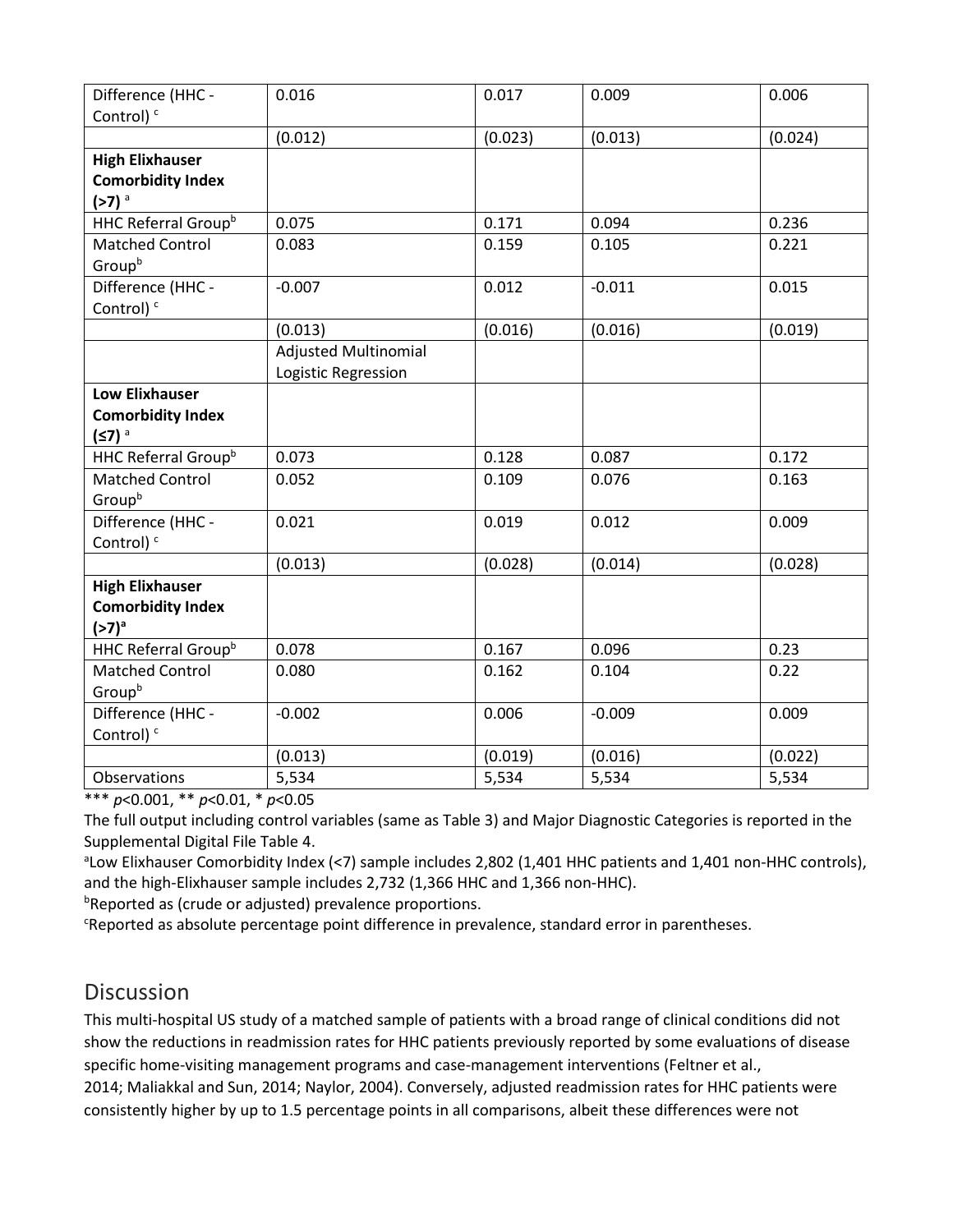statistically significant. In post-hoc stratified analyses, no association of readmission or ED/Observation rates with the HHC discharge status was evident among high and low co-morbidity patients.

Several possible factors may explain the lack of effectiveness of HHC in reducing readmissions. One explanation may be that, currently, US HHCs do not universally prioritize readmission avoidance as an organizational quality outcome. Post-acute care patients are only a portion of the patients served by HHC agencies; readmission avoidance may not be a priority if a HHC agency's volume of services generated by hospital discharges is low. Even though readmission is a prominent factor in home health quality reporting requirements in the US, the current payment structure does not always reward HHC agencies for preventing readmissions (Landers et al., 2016). Hospital penalties under HRRP are tied to readmission rates within 30 days of hospital discharge; therefore, the contribution of HHC to hospital system outcomes may not be a priority in health systems where hospital and post-acute care are not fully integrated.

Policy changes are on the horizon in the US that may influence HHC agencies to align their limited resources with reimbursement incentives for readmission avoidance. CMS' Home Health Care Value-Based Purchasing(HHVBP) Model, designed to penalize poorly performing HHC providers and reward top HHC performers, is increasingly shifting their provider performance evaluation metrics to outcome-based measures (including ED use and unplanned hospital admissions), with payment adjustments of up to 8% (upward or downward) by 2022 in the pilot states (CMS, 2018c; C. D. Jones et al., 2017).

Other possible factors that may interfere with HHC efforts to reduce readmissions include the HHC clinician's decision-making at the time of a HHC visit, including legal concerns. HHC visits may actually hasten returns to the hospital through early identification and/or cautionary escalation of problems to a higher-level care, counterbalancing efforts to avoid returns to the hospital. Patients are more likely to visit the ED on days the HHC nurse visits the home than on days without a nurse visit, a relationship that persists even among lowcomorbidity patients (A. Jones et al., 2018). Medico-legal concerns may also underlie this pattern in the US and other countries. When identifying a worsening clinical condition, HHC nurses face limited immediate treatment options and respond based on patient needs and nurse competencies for the situation (Andersson, Lindholm, Pettersson, and Jonasson, 2017). Without timely access to necessary resources or situation-specific guidelines, nurses may recommend returning to the hospital to prevent negative health outcomes occurring at home (A. Jones et al., 2018). Lastly, considering that patients receiving home health services tend to be sicker on average that patients who do not, reducing readmissions may not be a feasible performance achievement bar for home health services.

To achieve readmission avoidance goals, HHC organizational structures must be realigned internally and with partner providers and organizations to improve collaboration across care teams and venues of care. (Busetto and Ger Luijkz, 2015; Kodner and Spreeuwenberg, 2002) New funding mechanisms for integrated care programs are becoming available that recognize the need for coordination among mental health services, health systems, health plans, and post-acute care health services (CMS, 2019b). Creating integrated care services to meet the needs of medically complex patients will require new resources, new partners, and new skills for home care professionals.

The skill level of the HHC workforce is an important contributor to patient outcomes. Given the increasing complexity of patients discharged to home, the skill set required for effective HHC care is expanding. Continuing education programs such as HHC residency and nurse certification programs could offer mechanisms for building an expert home health nurse workforce. Though educational programs such as residency programs are effective in increasing the competency of HHC nurses, less than 5% of HHC agencies offer such courses due to a lack of preceptors and the burden of costs associated with implementation and maintenance of these programs (Landers et al., 2016; Pittman, Horton, Terry, and Bass, 2014). Certification is a mechanism for validation of a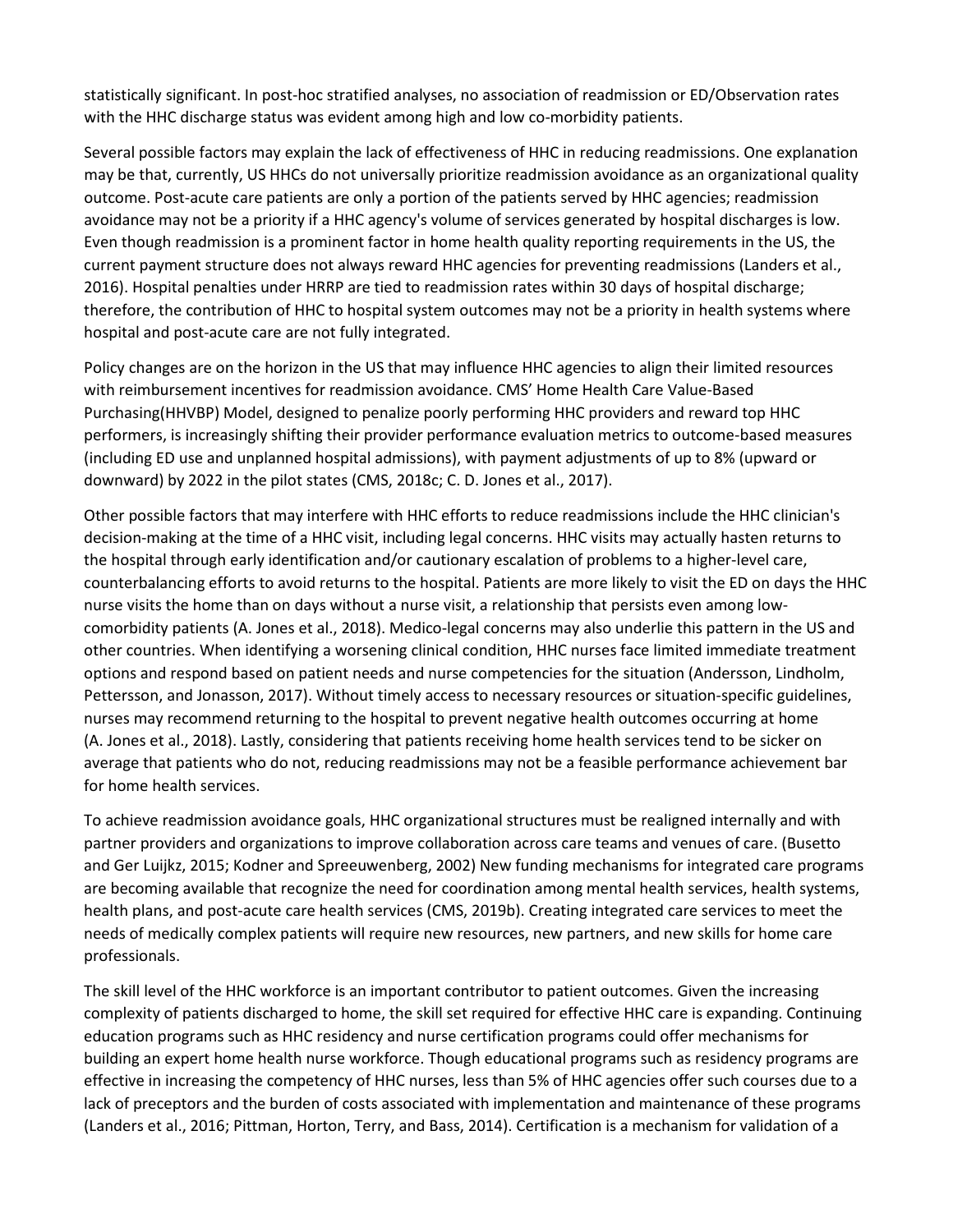nurse's knowledge, skills, and abilities (Chappell et al., 2019); however, home health nursing specialty certification was retired by the American Nurse Credentialing Center in 2005. Certifications for specific aspects of home care are available in hospice and palliative care, care coordination and transition management, and infusion therapy. Despite logistical barriers, HHC agencies must find ways to implement innovative programs for their staff as well as initiate and support efforts to reinvigorate interest in certification among the staff.

#### Strengths and limitations

This study had several major strengths relative to the published literature. First, compared to other disease- or diagnosis specific studies, many of which were conducted in a single facility or a single health system, our study is the first to use a large geographically-diverse multi-site database of general medical-surgical patients. Second, in addition to administrative hospital databases, we had patient self-reported data on self-care ability and social support variables not commonly available in administrative datasets. Third, we used robust matching methods which allowed us to minimize confounding from selection of high-risk patients for HHC assignment that was present in previous studies. Therefore, our study likely contributes some of the most rigorous, generalizable, and accurate information on the issue of broad-scale effectiveness of HHC use in preventing hospital readmissions.

There were several limitations to the design in this secondary analysis study. First, as in any observational study where a randomized controlled trial is not feasible or ethical, our matched study findings might still be confounded by unobservable and unmeasured variables. In the analysis of 60-day readmissions, the longer follow-up period may have further confounded the results. We attempted to reduce bias from sicker patients, who are, on average, more likely to be assigned to receive home health services; to do so, we matched on a comprehensive set of patient characteristics. However, a number of potentially important patient characteristics (e.g., depression, self-rating of health, communication challenges, adherence to the prescribed treatment plans, patient cognitive status, and caregiver status) were not available in the data and therefore could not be used in the matching protocol. To the extent that any unobserved confounding may remain in the data set, finding similar readmission rates in the HHC and the non-HHC groups may actually be considered a success of home health care in preventing readmissions in this high-risk patient population. Because our results were robust when additional patient variables (not used in the matching protocol) were added as direct adjustors in the final matched readmission model, residual confounding from unobserved patient characteristics is likely small.

Second, we did not have data on patient deaths outside of the hospital. A recent study of 8 million Medicare beneficiaries showed an association between readmission reductions and increased post-discharge mortality (Wadhera et al., 2018), which means that HHC effectiveness must be evaluated with respect to both outcomes. Continued prioritization of HHC outcomes is needed to determine its effectiveness. Aligning and incentivizing initiatives for HHC (IMPACT Act, HHVBP) is one way to motivate improvement efforts, but will take time to demonstrate. This study occurred at a time when incentivizing changes were only beginning and was not of a sufficient length to identify any differences resulting from various payment structures. Future studies using integrated data systems may be able to overcome our limitations.

Third, the data set applied to only those patients returning home, and not patients who were transferred to skilled or long term care facilities. Patients were coded as HHC if they received a referral for HHC at the time of discharge. We did not collect information about the type of home health agency (free standing or within a health system), quality information about the agency, whether HHC services actually occurred, number of visits, and the purpose and content of the visits. Lastly, we used same-hospital readmission and ED visits. Samehospital readmissions may not accurately represent all hospital readmissions (Gonzalez, Shih, Dimick, and Ghaferi, 2013). Our results were derived from a sample of patients discharged home within the US healthcare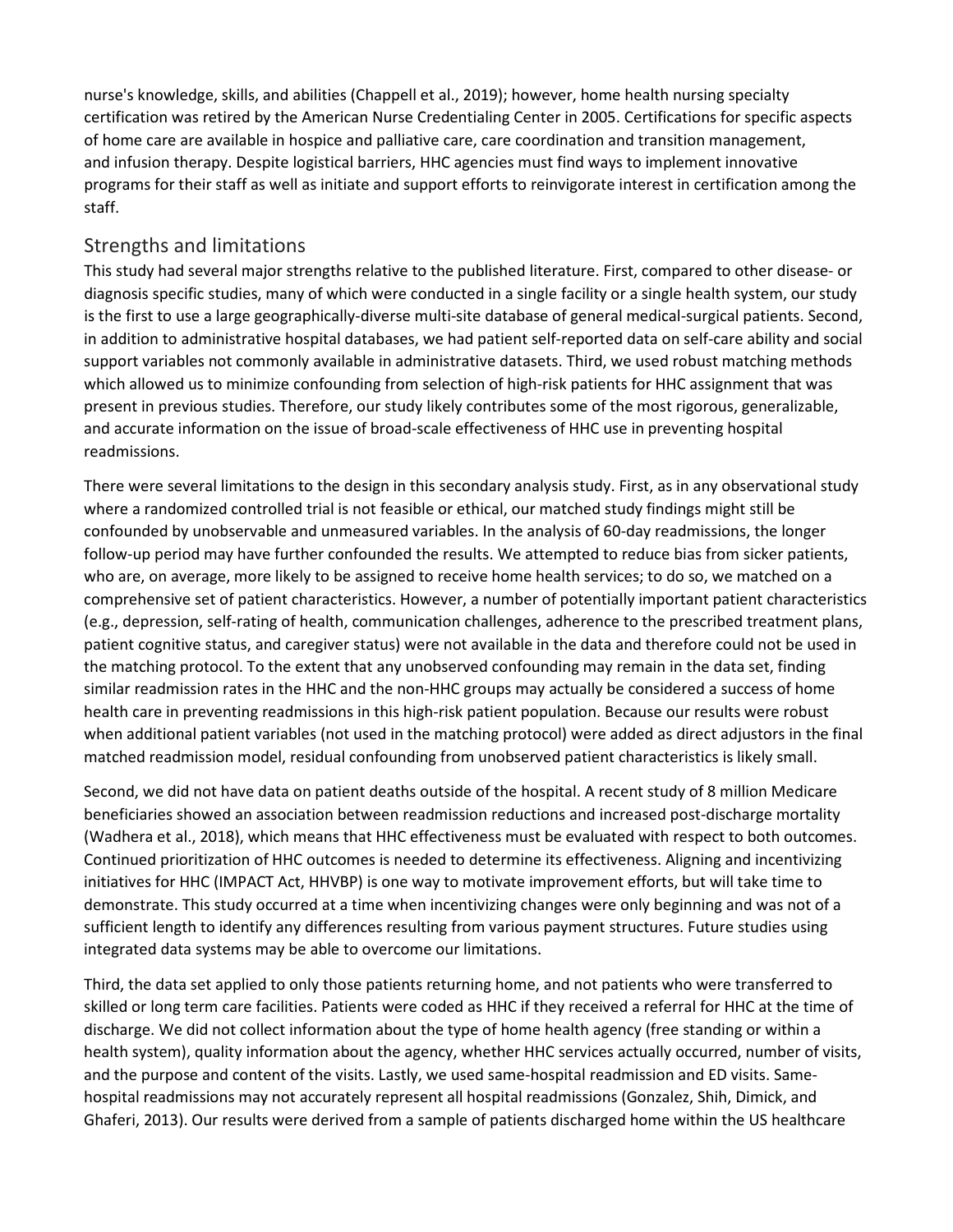system and therefore may not represent outcomes in countries with different clinical care approaches and funding priorities for delivery of post-hospitalization home health care services.

## Conclusion

Quality measurement and the business case for the value of HHC services for transitional care require demonstration of effectiveness in reducing return to the hospital post-discharge. In this study of comparable samples of US patients, HHC did not reduce readmissions or ED visits post-discharge. With HHC reimbursement becoming increasingly linked to quality measure reporting and contributing to health system performance outcomes in the US and internationally, prioritization of readmission avoidance as an HHC organizational outcome is imperative for demonstrating value to the healthcare system. New models aligning HHC with the larger health system will need to be developed, with targeted integrated care processes, payment models, and clinical staff with appropriate skills, resources, and decision support to improve their effectiveness in reducing readmission rates in the types of patients referred to HHC.

## Funding sources

The READI study (Weiss, PI), the data source for this analysis, was commissioned by the American Nurse Credentialing Center (ANCC) following a competitive application process. Participating hospitals paid a fee to the ANCC to participate. The ANCC had no role in the design and conduct of the study; collection, management, analysis, and interpretation of the data; preparation, review, or approval of the manuscript; and the decision to submit the manuscript for publication.

## CRediT authorship contribution statement

All authors have made substantial contributions to all of the following: (1) the conception and design of the study, or acquisition of data, or analysis and interpretation of data, (2) drafting the article or revising it critically for important intellectual content, (3) final approval of the version to be submitted.

## Declaration of Competing Interest

None

## References

- Alliance for Home Health Quality and Innovation, Alliance for Home Health Quality and Innovation. (n.d.). Home health care data & readmissions. Retrieved from http://www.ahhqi.org/images/pdf/what-is-hhc-datareadmissions.pdf
- Andersson et al., 2017. H. Andersson, M. Lindholm, M. Pettersson, L.L. Jonasson. **Nurses' competencies in home healthcare: an interview study.** BMC Nurs., 16 (2017), p. 65, 10.1186/s12912-017-0264-9
- Bobay et al., 2015. KL Bobay, S Bahr, ME Weiss, R Hughes, L Costa. **Models of discharge care in Magnet hospitals.** Journal of Nursing Administration, 45 (10) (2015), pp. 485- 491, 10.1097/NNA.0000000000000239
- Braet et al., 2016. A. Braet, C. Weltens, W. Sermeus. **Effectiveness of discharge interventions from hospital to home on hospital readmissions: a systematic review.** JBI Database Syst. Rev Implement. Rep., 14 (2) (2016), pp. 106-173, 10.11124/jbisrir-2016-2381
- Busetto and Ger Luijkz, 2015. L. Busetto, K. Ger Luijkz. **Intervention types and outcomes of integrated care for diabetes mellitus type 2: a systematic review.** J. Eval. Clin. Pract., 22 (3) (2015), pp. 299-310
- Chappell et al., 2019. K. Chappell, D. Jeong, E.C. R., V. Lundmark, D. Kendall-Gallagher, E. Salt, S. Kitto. **Constructing a sensitizing definition of a certification in nursing for research purposes: a hybrid**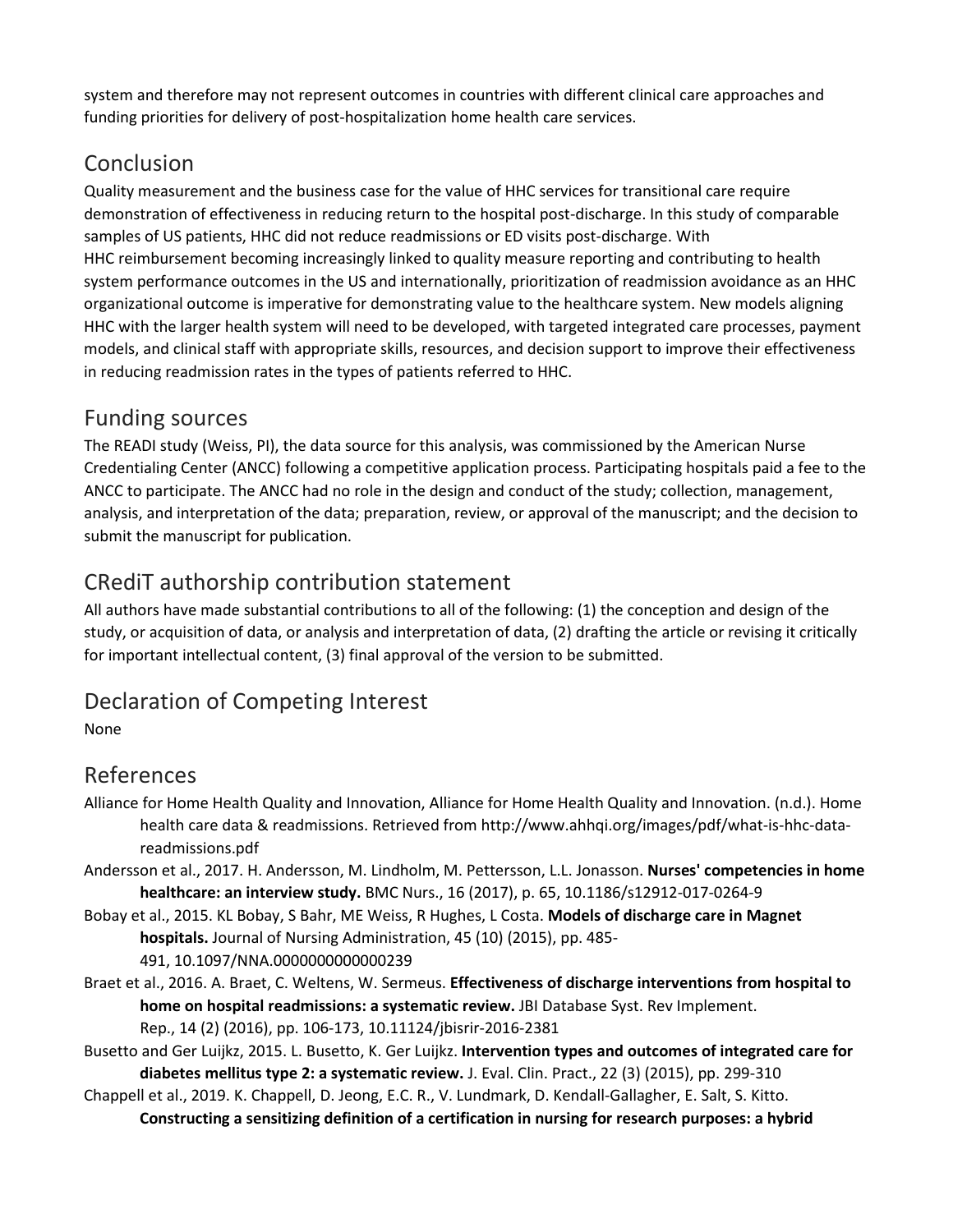**methodology using consensus-building approach.** J. Nurs. Adm., 49 (1) (2019), pp. 12- 18, 10.1097/NNA.0000000000000701

- CMS 2018a. CMS. (2018a, August 31, 2018). Accountable Care Organizations (ACOs): General Information. Retrieved from https://innovation.cms.gov/initiatives/aco/
- CMS 2018b. CMS. (2018b). Home Health Star Ratings. Retrieved from https://www.cms.gov/Medicare/Quality-Initiatives-Patient-Assessment-Instruments/HomeHealthQualityInits/HHQIHomeHealthStarRatings.html

CMS 2018c. CMS. (2018c). Home Health Value-Based Purchasing Model. Retrieved from https://innovation.cms.gov/initiatives/home-health-value-based-purchasing-model

CMS 2018d. CMS. (2018d). Home helath Quality Reporting Requirements. Retrieved from https://www.cms.gov/Medicare/Quality-Initiatives-Patient-Assessment-Instruments/HomeHealthQualityInits/Home-Health-Quality-Reporting-Requirements.html

CMS 2018e. CMS. (2018e). IMPACT Act Spotlights and Announcements. Retrieved from https://www.cms.gov/Medicare/Quality-Initiatives-Patient-Assessment-Instruments/Post-Acute-Care-Quality-Initiatives/IMPACT-Act-of-2014/Spotlights-and-Announcements-.html

CMS 2019a. CMS. (2019a, April 10, 2019). Home health quality reporting program. Retrieved from https://www.cms.gov/medicare/quality-initiatives-patient-assessmentinstruments/homehealthqualityinits/index.html

CMS 2019b. CMS. (2019b). What is Home Health Compare. Retrieved from https://www.medicare.gov/HomeHealthCompare/About/What-Is-HHC.html

- de Mestral et al., 2019. C. de Mestral, A. Kayssi, M. Al-Omran, K. Salata, M. Anas Hussain, G. Roche-Nagle. **Home care nursing after elective vascular surgery: an opportunity to reduce emergency department visits and hosptial readmission.** BMJ Qual. Safety (2019), 10.1136/bmjqs-2018-009161
- Dong et al., 2017. T. Dong, J.F. Cursio, S. Qadir, P.K. Lindenauer, G.W. Ruhnke. **Discharge disposition as an independent predictor of readmission among patients hospitalised for community-acquired pneumonia.** Int. J. Clin. Practice, 71 (3-4) (2017)

Elixhauser et al., 2016. Elixhauser, A., Steiner, C., Harris, D. R., & Coffey, R. M. (2016). Concept: Elixhauser comorbidity index. Retrieved from http://mchp-

appserv.cpe.umanitoba.ca/viewConcept.php?printer=Y&conceptID=1436

Feltner et al., 2014. C. Feltner, C.D. Jones, C.W. Cene, Z. Zheng, C.A. Sueta, E.J.L. Coker-Schwimmer, D.E. Jonas. **Transitional care interventions to prevent readmissions for persons with heart failure: a systematic review and meta-analysis.** Ann. Intern. Med., 160 (11) (2014), pp. 774-784

Genet et al., 2011.

N. Genet, W.G. Boerma, D.S. Kringos, A. Bouman, A.L. Francke, C. Fagerström, M.G. Melchiorre, C. Greco , W. Devillé. **Home care in Europe: a systematic literature review.** BMC health services research, 11 (2011), p. 207. https://doi.org/10.1186/1472-6963-11-207

Gonzalez et al., 2013. A. Gonzalez, T. Shih, J.B. Dimick, A.A. Ghaferi. **Does same-hospital readmission rate correlate with all-hospital readmission rate?** J. Am. Coll.

Surg., 217 (3) (2013), 10.1016/j.jamcollsurg.2013.07.240 Supplement, S105

- Guo and Fraser, 2015. S. Guo, M. Fraser. **Propensity Score Analysis: Statistical Methods and Applications.** (2nd ed.), Sage publications, Thousand Oaks, CA (2015)
- Hansen et al., 2011. L.O. Hansen, R.S. Young, K. Hinami, A. Leung, M.V. Williams. **Interventions to reduce 30-day rehospitalization: a systematic review.** Ann. Intern. Med., 155 (8) (2011), pp. 520-528

Henry, 2019. Henry J, Kaiser Family Foundation. (2019). A Dozen Facts Abou Medicare Advantage in 2019. Retrieved from https://www.kff.org/medicare/issue-brief/a-dozen-facts-about-medicare-advantage-in-2019/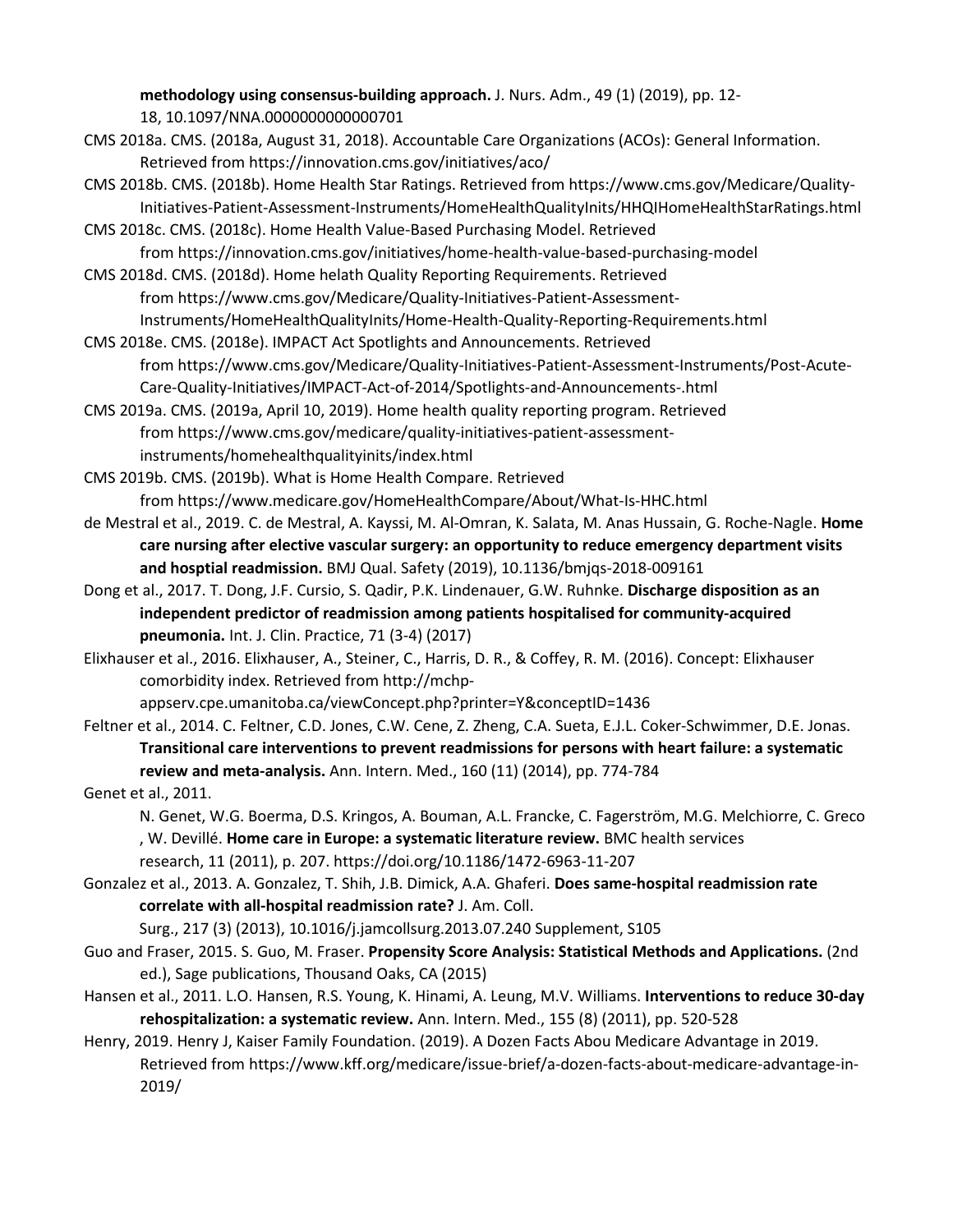- Jones et al., 2018. A. Jones, C. Schumacher, S.E. Bronskill, M.A. Campitelli, J.W. Poss, H. Seow, A.P. Costa. **The association between home care visits and same-day emergency department use: a case-crossover study.** CMAJ, 190 (17) (2018), pp. E525-E531, 10.1503/cmaj.170892
- Jones et al., 2017. C.D. Jones, K.H. Bowles, A. Richard, R.S. Boxer, F.A. Masoudi. **High-value home health care for patients with heart failure: an opportunity to optimize transitions from hospital to home.**  Circulation, 10 (5) (2017), pp. 1-5, 10.1161/CIRCOUTCOMES.117.003676
- Kantor, 2006. D. Kantor. **MAHAPICK: Stata module to select matching observations based on a Mahalanobis distance measure (Version Revised 15 Nov 2012).** Boston College Depart. Econ. (2006) S456703
- Kodner and Spreeuwenberg, 2002. D.L. Kodner, C. Spreeuwenberg. **Integrated care: meaning, logic, applications, and implications-a discussion paper.** Int. J. Integr. Care, 2 (14) (2002), pp. 1-6
- Landers et al., 2016. Landers, S., Madigan, E., Leff, B., Rosati, R. J., McCann, B. A., Hornbake, R., . . . Breese, E. (2016). The future of home health care: a strategic framework for optimizing value. *Home Health Care Manag Pract,* 28(4), 262-278. doi:10.1177/1084822316666368
- Kristensen et al., 2015. SR Kristensen, M Bech, W Quentin. A roadmap for comparing readmission policies with application to Denmark, England, Germany and the United States, 119, Health Policy (Amsterdam, Netherlands (2015 Mar), pp. 264-273, 10.1016/j.healthpol.2014.12.009
- Leppin et al., 2014. A.L. Leppin, M.R. Gionfriddo, M. Kessler, J.P. Brito, F.S. Mair, K. Gallacher, V.M. Montori. **Preventing 30-day hospital readmissions: a systematic review and meta-analysis of randomized trials.**  JAMA Intern. Med., 174 (7) (2014), pp. 1095-1107, 10.1001/jamainternmed.2014.1608
- Maliakkal and Sun, 2014. Maliakkal, A. V., & Sun, A. Z. (2014). Home care program reduces hospital readmissions in patients with Congestive Heart Failure and improves other associated indicators of health. *Home Health Care Management & Practice,* 26(4), 191-197. doi:10.1177/1084822314527763
- Martin et al., 2011. R.C.G. Martin, R. Brown, L. Puffer, S. Block, G. Callender, A. Quillo, K.M. McMasters. **Readmission rates after abdominal surgery: the role of surgeon, primary caregiver, homehealth, and subacute rehab.** Ann. Surg., 254 (4) (2011), pp. 591-597
- Meleis et al., 2000. A.I. Meleis, L.M. Sawyer, E. Im, D.K. Hilfinger Messias, K. Schumacher. **Experiencing transitions: an emerging middle-range theory.** Adv. Nurs. Sci., 23 (1) (2000), pp. 12-28
- Naylor et al., 2004. M.D. Naylor, D.A. Brooten, R.L. Campbell, G. Maislin, K.M. McCauley, J.S. Schwartz. **Transitional care of older adults hospitalized with heart failure: A randomized controlled trial.** J. Am. Geriatr. Soc., 52 (5) (2004), pp. 675-684
- Nelson and Pulley, 2015. J.M. Nelson, A.L. Pulley. **Transitional care can reduce hospital readmissions: A bundle of actvities linked to transitional care principles can reduce both short-and lont-term readmission risk.**  American Nurs. Today, 10 (4) (2015), pp. 1-8
- O'Connor et al., 2015. M. O'Connor, A. Hanlon, M.D. Naylor, K.H. Bowles. **The impact of home health length of stay and number of skilled nursing visits on hospitalization among medicare-reimbursed skilled home health beneficiaries.** Res. Nurs. Health, 38 (4) (2015), pp. 257-267, 10.1002/nur.21665
- Pittman et al., 2014. P. Pittman, K. Horton, M. Terry, E. Bass. **Residency programs for home health and hospice nurses: Prevalence, barriers, and potential policy responses.** Home Health Care Manage. Pract., 26 (2) (2014), pp. 86-91. doi:https://doi.org/10.1177%2F1084822313511457
- Riggs et al., 2010. R.V. Riggs, P.S. Roberts, H. Aronow, T. Younan. **Joint replacement and hip fracture readmission rates: impact of discharge destination.** Phys. Med. Rehabil., 2 (2010), pp. 806-810 Sanford et al., 2014.
	- D.E. Sanford, M.A. Olsen, K.M. Bommarito, M. Shah, R.C. Fields, W.G. Hawkins, D.C. Linehan. **Association of discharge home with home health care and 30-day readmission after pancreatectomy.** J. Am. Coll. Surg., 219 (5) (2014), 10.1016/j.jamcollsurg.2014.07.008. 875-886 e871
- Siclovan, 2018. D.M. Siclovan. **The effectiveness of home health care for reducing readmissions: an integrative review.** Home Health Care Serv. Q., 37 (3) (2018), pp. 187-210, 10.1080/01621424.2018.1472702